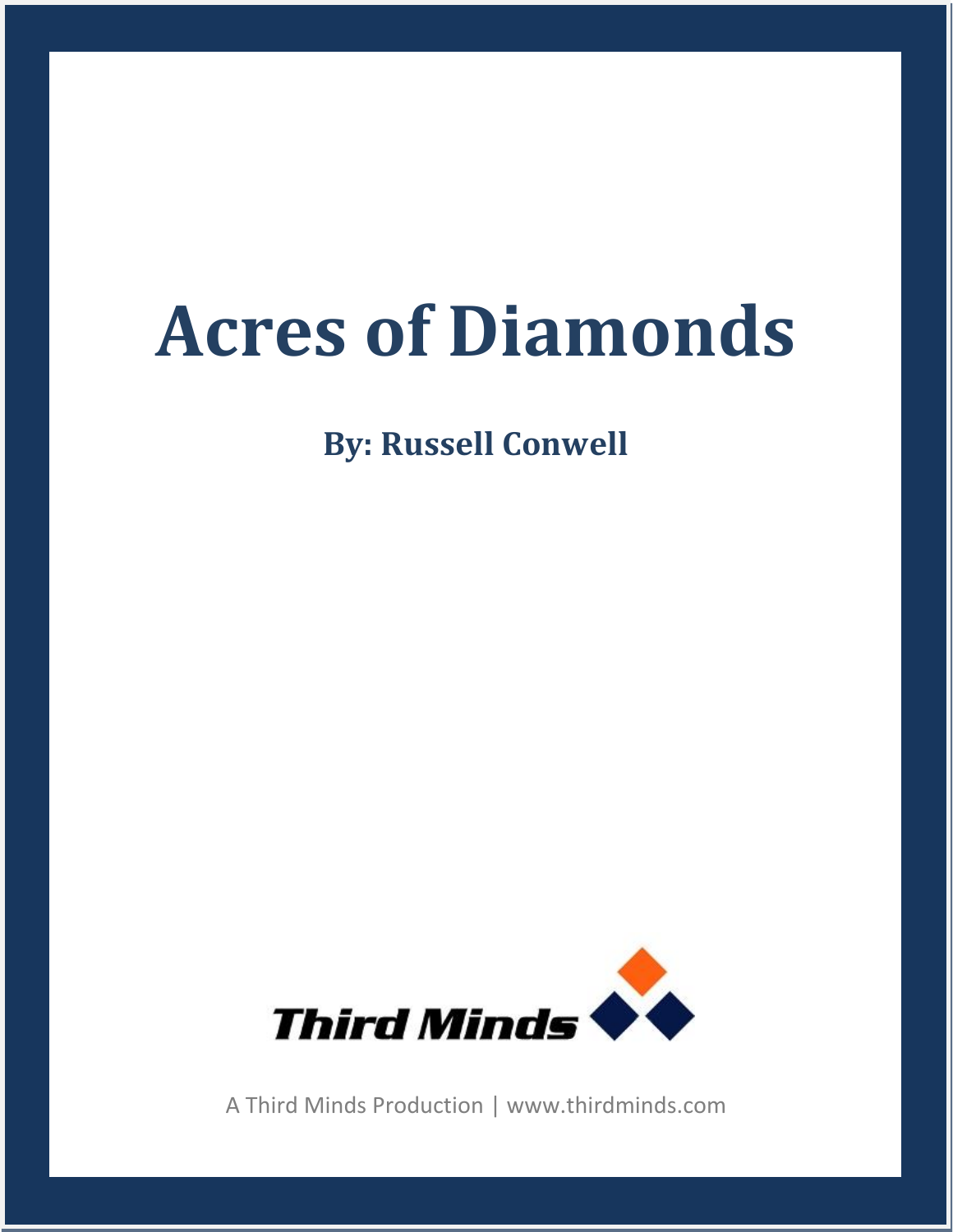## Introduction

Friends,

This lecture has been delivered under these circumstances: I visit a town or city, and try to arrive there early enough to see the postmaster, the barber, the keeper of the hotel, the principal of the schools, and the ministers of some of the churches, and then go into some of the factories and stores, and talk with the people, and get into sympathy with the local conditions of that town or city and see what has been their history, what opportunities they had, and what they had failed to do—and every town fails to do something—and then go to the lecture and talk to those people about the subjects which applied to their locality. "Acres of Diamonds"—the idea—has continuously been precisely the same. The idea is that in this country of ours every man has the opportunity to make more of himself in his own environment, with his own skill, with his own energy, and with his own friends.

- RUSSELL H. CONWELL.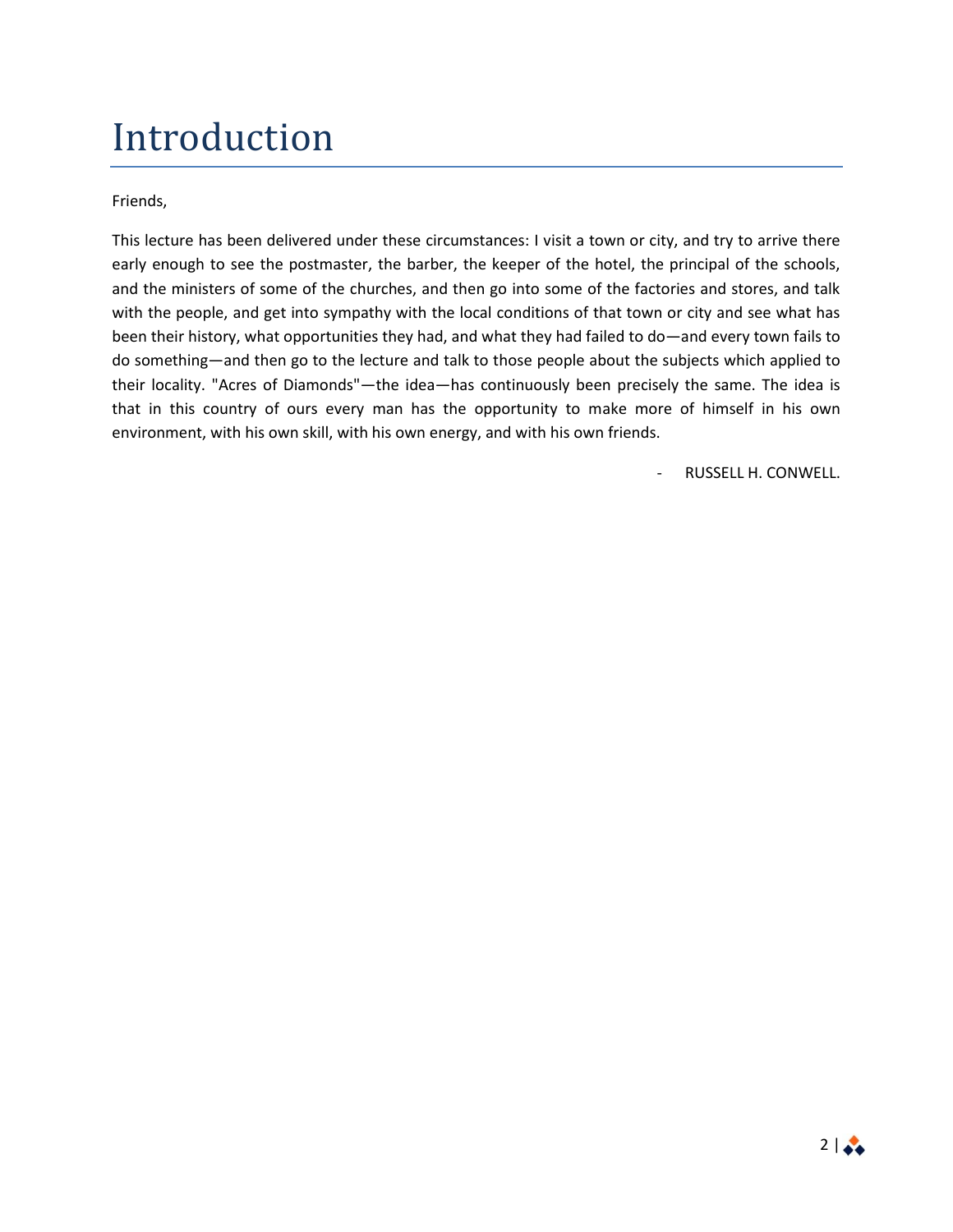## Acres of Diamonds

When going down the Tigris and Euphrates rivers many years ago with a party of English travelers I found myself under the direction of an old Arab guide whom we hired up at Bagdad, and I have often thought how that guide resembled our barbers in certain mental characteristics. He thought that it was not only his duty to guide us down those rivers, and do what he was paid for doing, but also to entertain us with stories curious and weird, ancient and modern, strange and familiar. Many of them I have forgotten, and I am glad I have, but there is one I shall never forget.

The old guide was leading my camel by its halter along the banks of those ancient rivers, and he told me story after story until I grew weary of his story-telling and ceased to listen. I have never been irritated with that guide when he lost his temper as I ceased listening. But I remember that he took off his Turkish cap and swung it in a circle to get my attention. I could see it through the corner of my eye, but I determined not to look straight at him for fear he would tell another story. But although I am not a woman, I did finally look, and as soon as I did he went right into another story.

Said he, "I will tell you a story now which I reserve for my particular friends." When he emphasized the words "particular friends," I listened, and I have ever been glad I did. I really feel devoutly thankful, that there are 1,674 young men who have been carried through college by this lecture who are also glad that I did listen. The old guide told me that there once lived not far from the River Indus an ancient Persian by the name of Ali Hafed. He said that Ali Hafed owned a very large farm, that he had orchards, grainfields, and gardens; that he had money at interest, and was a wealthy and contented man. He was contented because he was wealthy, and wealthy because he was contented. One day there visited that old Persian farmer one of these ancient Buddhist priests, one of the wise men of the East. He sat down by the fire and told the old farmer how this world of ours was made. He said that this world was once a mere bank of fog, and that the Almighty thrust His finger into this bank of fog, and began slowly to move His finger around, increasing the speed until at last He whirled this bank of fog into a solid ball of fire. Then it went rolling through the universe, burning its way through other banks of fog, and condensed the moisture without, until it fell in floods of rain upon its hot surface, and cooled the outward crust. Then the internal fires bursting outward through the crust threw up the mountains and hills, the valleys, the plains and prairies of this wonderful world of ours. If this internal molten mass came bursting out and cooled very quickly it became granite; less quickly copper, less quickly silver, less quickly gold, and, after gold, diamonds were made.

Said the old priest, "A diamond is a congealed drop of sunlight." Now that is literally scientifically true, that a diamond is an actual deposit of carbon from the sun. The old priest told Ali Hafed that if he had one diamond the size of his thumb he could purchase the county, and if he had a mine of diamonds he could place his children upon thrones through the influence of their great wealth.

Ali Hafed heard all about diamonds, how much they were worth, and went to his bed that night a poor man. He had not lost anything, but he was poor because he was discontented, and discontented because he feared he was poor. He said, "I want a mine of diamonds," and he lay awake all night.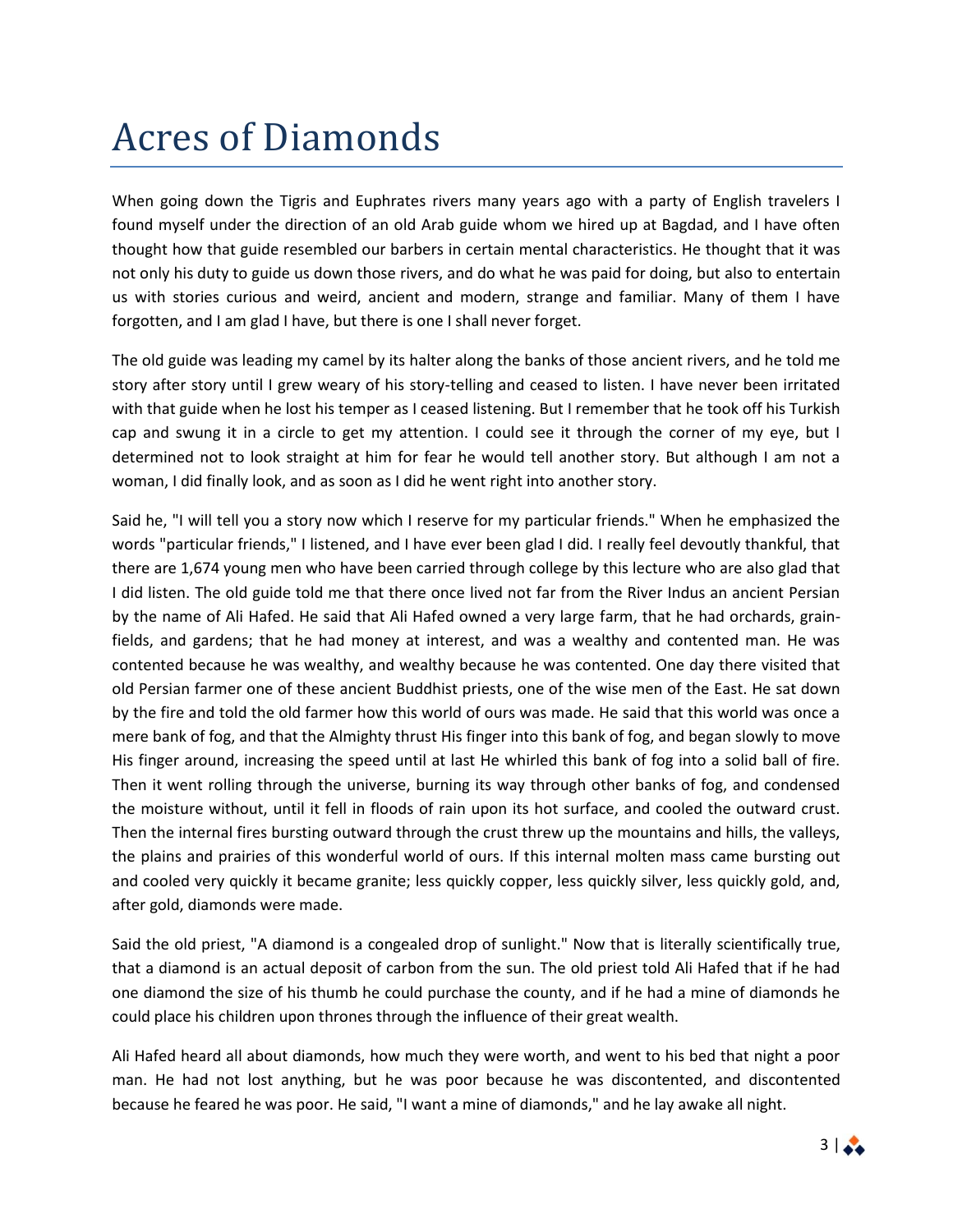Early in the morning he sought out the priest. I know by experience that a priest is very cross when awakened early in the morning, and when he shook that old priest out of his dreams, Ali Hafed said to him:

"Will you tell me where I can find diamonds?"

"Diamonds! What do you want with diamonds?" "Why, I wish to be immensely rich." "Well, then, go along and find them. That is all you have to do; go and find them, and then you have them." "But I don't know where to go." "Well, if you will find a river that runs through white sands, between high mountains, in those white sands you will always find diamonds." "I don't believe there is any such river." "Oh yes, there are plenty of them. All you have to do is to go and find them, and then you have them." Said Ali Hafed, "I will go."

So he sold his farm, collected his money, left his family in charge of a neighbor, and away he went in search of diamonds. He began his search, very properly to my mind, at the Mountains of the Moon. Afterward he came around into Palestine, then wandered on into Europe, and at last when his money was all spent and he was in rags, wretchedness, and poverty, he stood on the shore of that bay at Barcelona, in Spain, when a great tidal wave came rolling in between the pillars of Hercules, and the poor, afflicted, suffering, dying man could not resist the awful temptation to cast himself into that incoming tide, and he sank beneath its foaming crest, never to rise in this life again.

When that old guide had told me that awfully sad story he stopped the camel I was riding on and went back to fix the baggage that was coming off another camel, and I had an opportunity to muse over his story while he was gone. I remember saying to myself, "Why did he reserve that story for his 'particular friends'?" There seemed to be no beginning, no middle, no end, nothing to it. That was the first story I had ever heard told in my life, and would be the first one I ever read, in which the hero was killed in the first chapter. I had but one chapter of that story, and the hero was dead.

When the guide came back and took up the halter of my camel, he went right ahead with the story, into the second chapter, just as though there had been no break. The man who purchased Ali Hafed's farm one day led his camel into the garden to drink, and as that camel put its nose into the shallow water of that garden brook, Ali Hafed's successor noticed a curious flash of light from the white sands of the stream. He pulled out a black stone having an eye of light reflecting all the hues of the rainbow. He took the pebble into the house and put it on the mantel which covers the central fires, and forgot all about it.

A few days later this same old priest came in to visit Ali Hafed's successor, and the moment he opened that drawing-room door he saw that flash of light on the mantel, and he rushed up to it, and shouted: "Here is a diamond! Has Ali Hafed returned?" "Oh no, Ali Hafed has not returned, and that is not a diamond. That is nothing but a stone we found right out here in our own garden." "But," said the priest, "I tell you I know a diamond when I see it. I know positively that is a diamond."

Then together they rushed out into that old garden and stirred up the white sands with their fingers, and lo! there came up other more beautiful and valuable gems than the first. "Thus," said the guide to me, and, friends, it is historically true, "was discovered the diamond-mine of Golconda, the most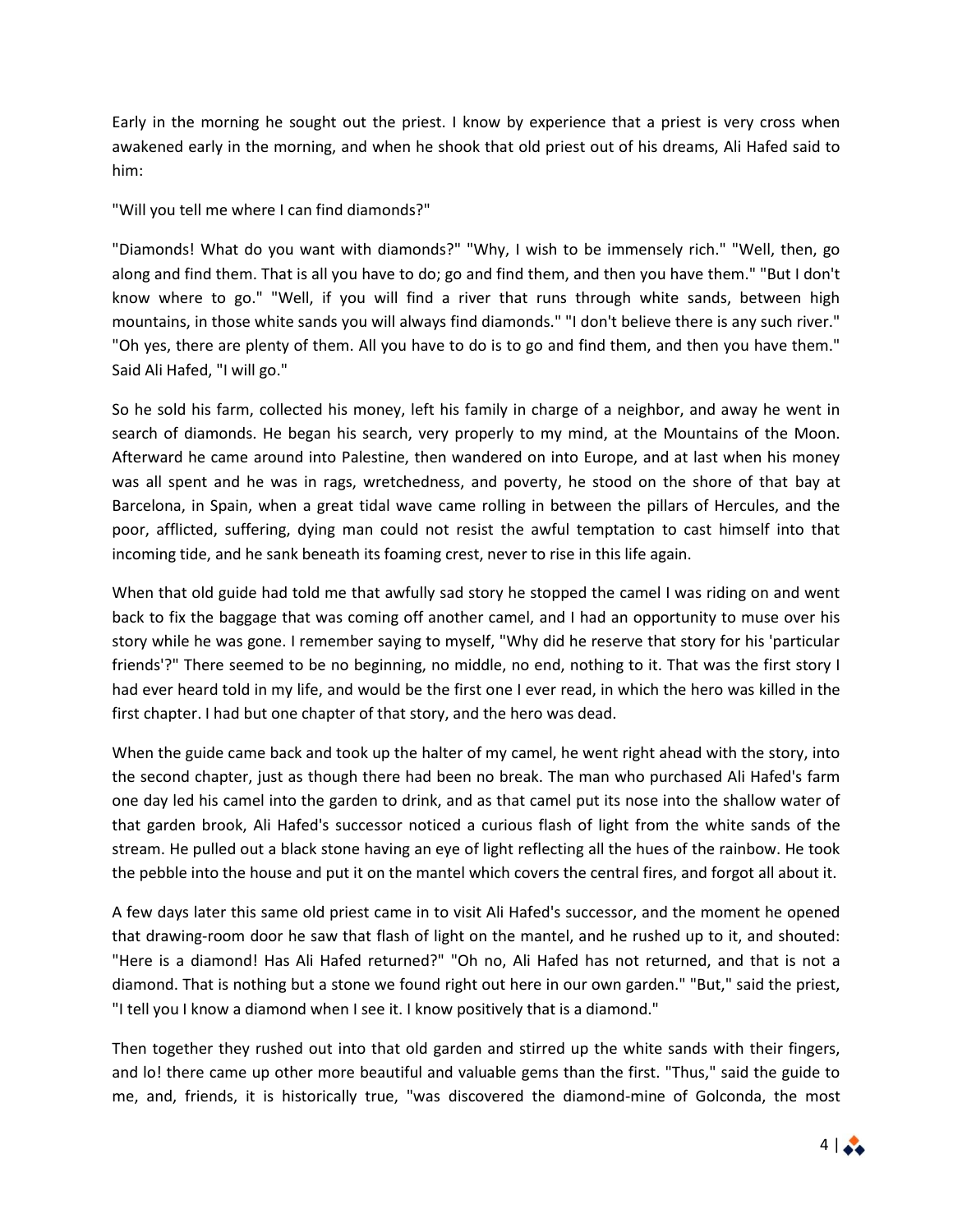magnificent diamond-mine in all the history of mankind, excelling the Kimberly itself. The Kohinoor, and the Orloff of the crown jewels of England and Russia, the largest on earth, came from that mine."

When that old Arab guide told me the second chapter of his story, he then took off his Turkish cap and swung it around in the air again to get my attention to the moral. Those Arab guides have morals to their stories, although they are not always moral. As he swung his hat, he said to me, "Had Ali Hafed remained at home and dug in his own cellar, or underneath his own wheat-fields, or in his own garden, instead of wretchedness, starvation, and death by suicide in a strange land, he would have had 'acres of diamonds.' For every acre of that old farm, yes, every shovelful, afterward revealed gems which since have decorated the crowns of monarchs."

When he had added the moral to his story I saw why he reserved it for "his particular friends." But I did not tell him I could see it. It was that mean old Arab's way of going around a thing like a lawyer, to say indirectly what he did not dare say directly, that "in his private opinion there was a certain young man then traveling down the Tigris River that might better be at home in America." I did not tell him I could see that, but I told him his story reminded me of one, and I told it to him quick, and I think I will tell it to you.

I told him of a man out in California in 1847 who owned a ranch. He heard they had discovered gold in southern California, and so with a passion for gold he sold his ranch to Colonel Sutter, and away he went, never to come back. Colonel Sutter put a mill upon a stream that ran through that ranch, and one day his little girl brought some wet sand from the raceway into their home and sifted it through her fingers before the fire, and in that falling sand a visitor saw the first shining scales of real gold that were ever discovered in California. The man who had owned that ranch wanted gold, and he could have secured it for the mere taking. Indeed, thirty-eight millions of dollars has been taken out of a very few acres since then. About eight years ago I delivered this lecture in a city that stands on that farm, and they told me that a one-third owner for years and years had been getting one hundred and twenty dollars in gold every fifteen minutes, sleeping or waking, without taxation. You and I would enjoy an income like that—if we didn't have to pay an income tax.

But a better illustration really than that occurred here in our own Pennsylvania. If there is anything I enjoy above another on the platform, it is to get one of these German audiences in Pennsylvania before me, and fire that at them, and I enjoy it to-night. There was a man living in Pennsylvania, not unlike some Pennsylvanians you have seen, who owned a farm, and he did with that farm just what I should do with a farm if I owned one in Pennsylvania—he sold it. But before he sold it he decided to secure employment collecting coal-oil for his cousin, who was in the business in Canada, where they first discovered oil on this continent. They dipped it from the running streams at that early time. So this Pennsylvania farmer wrote to his cousin asking for employment. You see, friends, this farmer was not altogether a foolish man. No, he was not. He did not leave his farm until he had something else to do.*\*Of all the simpletons the stars shine on I don't know of a worse one than the man who leaves one job before he has gotten another*. That has especial reference to my profession, and has no reference whatever to a man seeking a divorce. When he wrote to his cousin for employment, his cousin replied, "I cannot engage you because you know nothing about the oil business."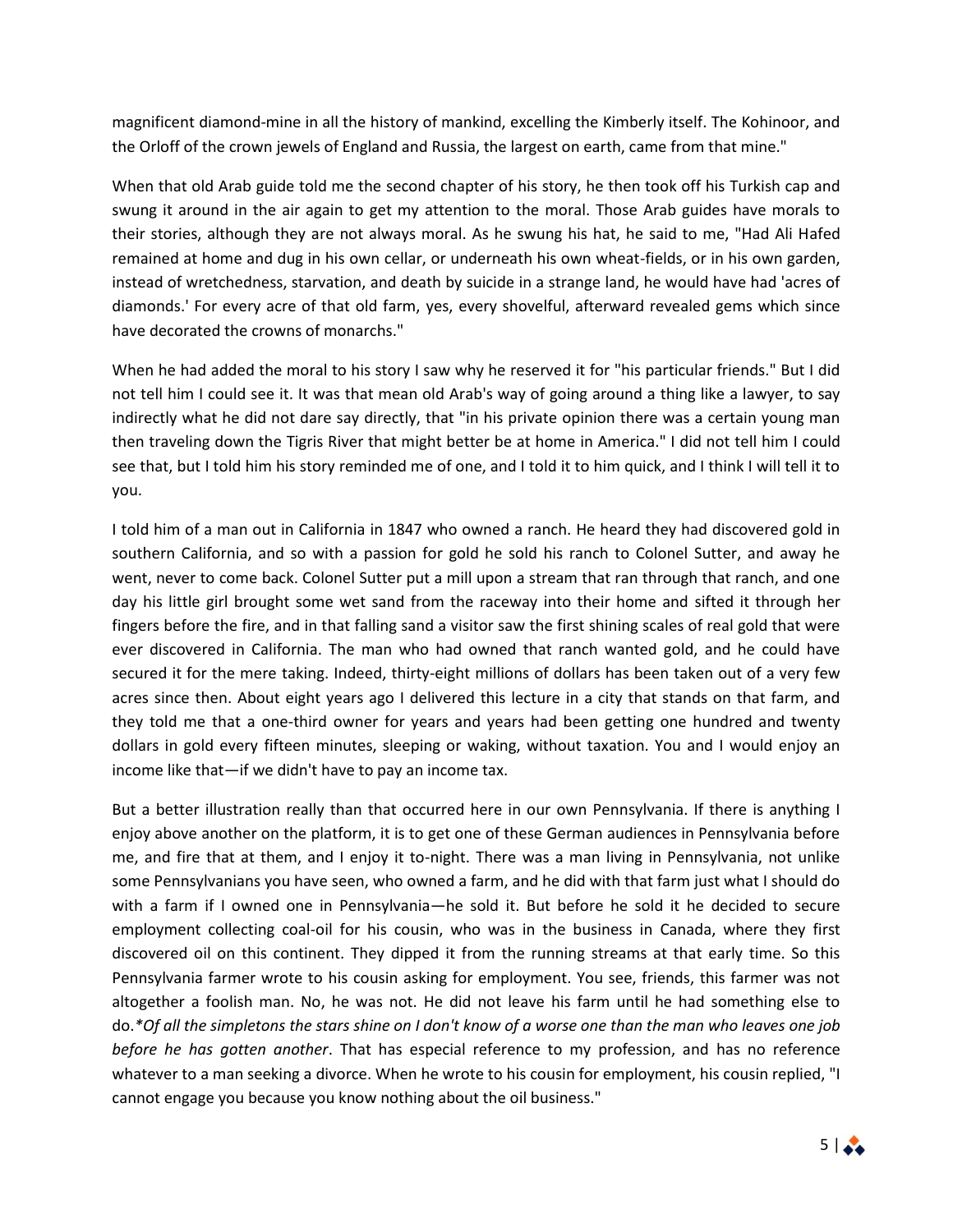Well, then the old farmer said, "I will know," and with most commendable zeal (characteristic of the students of Temple University) he set himself at the study of the whole subject. He began away back at the second day of God's creation when this world was covered thick and deep with that rich vegetation which since has turned to the primitive beds of coal. He studied the subject until he found that the drainings really of those rich beds of coal furnished the coal-oil that was worth pumping, and then he found how it came up with the living springs. He studied until he knew what it looked like, smelled like, tasted like, and how to refine it. Now said he in his letter to his cousin, "I understand the oil business." His cousin answered, "All right, come on."

So he sold his farm, according to the county record, for \$833 (even money, "no cents"). He had scarcely gone from that place before the man who purchased the spot went out to arrange for the watering of the cattle. He found the previous owner had gone out years before and put a plank across the brook back of the barn, edgewise into the surface of the water just a few inches. The purpose of that plank at that sharp angle across the brook was to throw over to the other bank a dreadful-looking scum through which the cattle would not put their noses. But with that plank there to throw it all over to one side, the cattle would drink below, and thus that man who had gone to Canada had been himself damming back for twenty-three years a flood of coal-oil which the state geologists of Pennsylvania declared to us ten years later was even then worth a hundred millions of dollars to our state, and four years ago our geologist declared the discovery to be worth to our state a thousand millions of dollars. The man who owned that territory on which the city of Titusville now stands, and those Pleasantville valleys, had studied the subject from the second day of God's creation clear down to the present time. He studied it until he knew all about it, and yet he is said to have sold the whole of it for \$833, and again I say, "no sense."

But I need another illustration. I found it in Massachusetts, and I am sorry I did because that is the state I came from. This young man in Massachusetts furnishes just another phase of my thought. He went to Yale College and studied mines and mining, and became such an adept as a mining engineer that he was employed by the authorities of the university to train students who were behind their classes. During his senior year he earned \$15 a week for doing that work. When he graduated they raised his pay from \$15 to \$45 a week, and offered him a professorship, and as soon as they did he went right home to his mother.

*\*If they had raised that boy's pay from \$15 to \$15.60 he would have stayed and been proud of the place, but when they put it up to \$45 at one leap, he said, "Mother, I won't work for \$45 a week. The idea of a man with a brain like mine working for \$45 a week!* Let's go out in California and stake out gold-mines and silver-mines, and be immensely rich."

Said his mother, "Now, Charlie, it is just as well to be happy as it is to be rich."

"Yes," said Charlie, "but it is just as well to be rich and happy, too." And they were both right about it. As he was an only son and she a widow, of course he had his way. They always do.

They sold out in Massachusetts, and instead of going to California they went to Wisconsin, where he went into the employ of the Superior Copper Mining Company at \$15 a week again, but with the proviso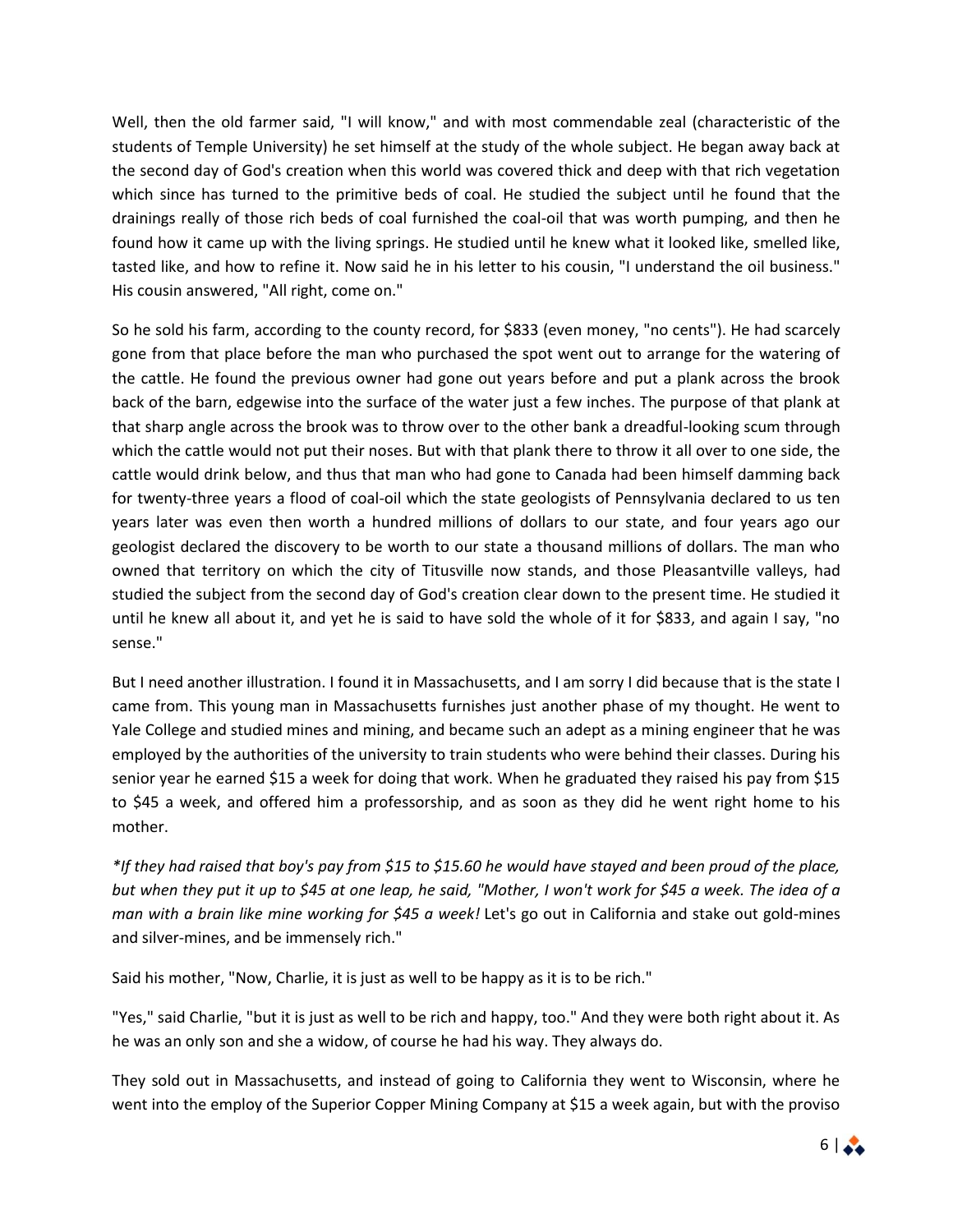in his contract that he should have an interest in any mines he should discover for the company. I don't believe he ever discovered a mine, and if I am looking in the face of any stockholder of that copper company you wish he had discovered something or other. I have friends who are not here because they could not afford a ticket, who did have stock in that company at the time this young man was employed there. This young man went out there, and I have not heard a word from him. I don't know what became of him, and I don't know whether he found any mines or not, but I don't believe he ever did.

But I do know the other end of the line. He had scarcely gotten out of the old homestead before the succeeding owner went out to dig potatoes. The potatoes were already growing in the ground when he bought the farm, and as the old farmer was bringing in a basket of potatoes it hugged very tight between the ends of the stone fence. You know in Massachusetts our farms are nearly all stone wall. There you are obliged to be very economical of front gateways in order to have some place to put the stone. When that basket hugged so tight he set it down on the ground, and then dragged on one side, and pulled on the other side, and as he was dragging that basket through this farmer noticed in the upper and outer corner of that stone wall, right next the gate, a block of native silver eight inches square. That professor of mines, mining, and mineralogy who knew so much about the subject that he would not work for \$45 a week, when he sold that homestead in Massachusetts sat right on that silver to make the bargain. He was born on that homestead, was brought up there, and had gone back and forth rubbing the stone with his sleeve until it reflected his countenance, and seemed to say, "Here is a hundred thousand dollars right down here just for the taking." But he would not take it. It was in a home in Newburyport, Massachusetts, and there was no silver there, all away off—well, I don't know where, and he did not, but somewhere else, and he was a professor of mineralogy.

My friends, that mistake is very universally made, and why should we even smile at him. I often wonder what has become of him. I do not know at all, but I will tell you what I "guess" as a Yankee. I guess that he sits out there by his fireside to-night with his friends gathered around him, and he is saying to them something like this: "Do you know that man Conwell who lives in Philadelphia?" "Oh yes, I have heard of him." "Do you know that man Jones that lives in Philadelphia?" "Yes, I have heard of him, too."

Then he begins to laugh, and shakes his sides and says to his friends, "Well, they have done just the same thing I did, precisely"—and that spoils the whole joke, for you and I have done the same thing he did, and while we sit here and laugh at him he has a better right to sit out there and laugh at us. I know I have made the same mistakes, but, of course, that does not make any difference, because we don't expect the same man to preach and practise, too.

As I come here to-night and look around this audience I am seeing again what through these fifty years I have continually seen-men that are making precisely that same mistake. I often wish I could see the younger people, and would that the Academy had been filled to-night with our high-school scholars and our grammar-school scholars, that I could have them to talk to. While I would have preferred such an audience as that, because they are most susceptible, as they have not grown up into their prejudices as we have, they have not gotten into any custom that they cannot break, they have not met with any failures as we have; and while I could perhaps do such an audience as that more good than I can do grown-up people, yet I will do the best I can with the material I have. I say to you that you have "acres of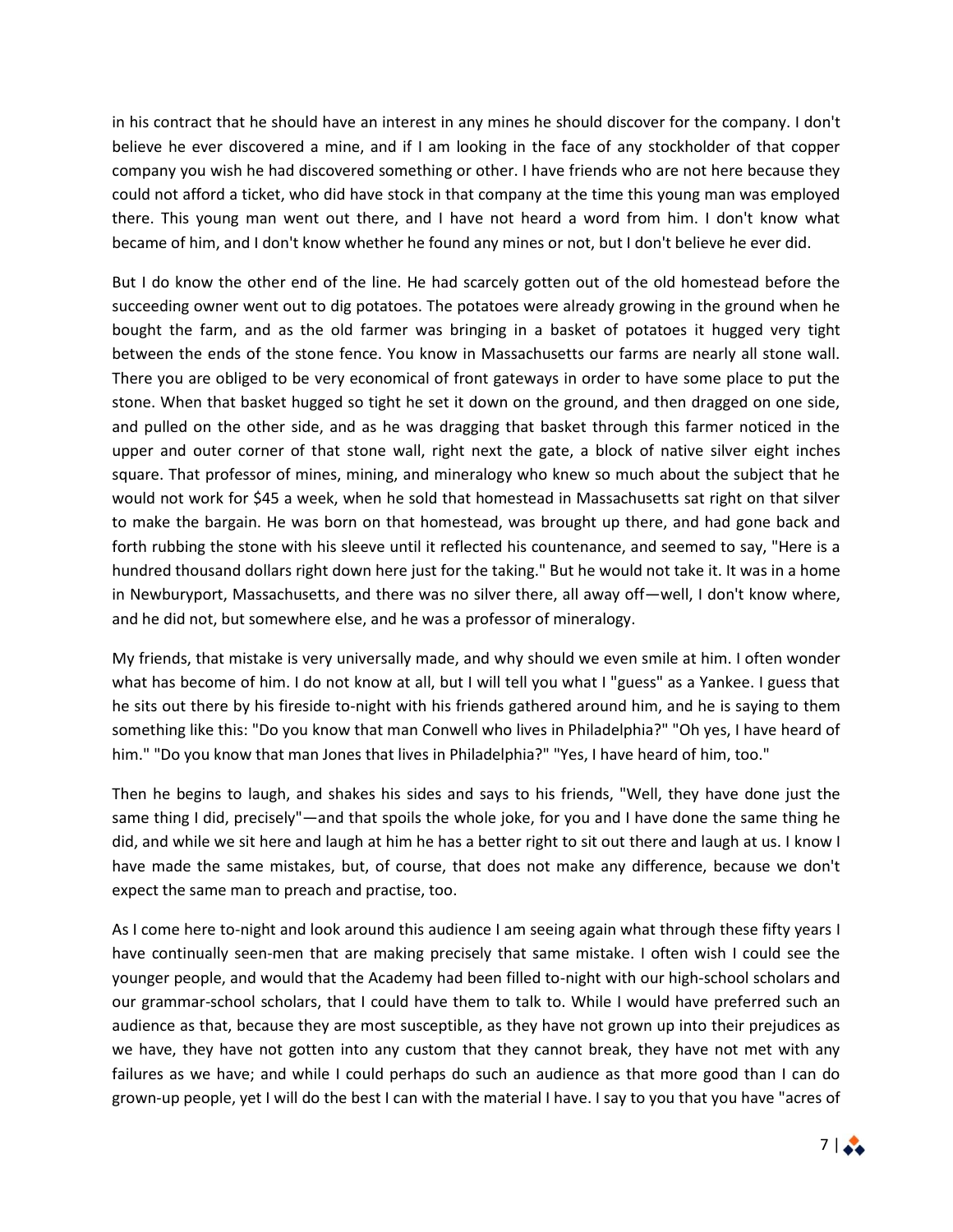diamonds" in Philadelphia right where you now live. "Oh," but you will say, "you cannot know much about your city if you think there are any 'acres of diamonds' here."

I was greatly interested in that account in the newspaper of the young man who found that diamond in North Carolina. It was one of the purest diamonds that has ever been discovered, and it has several predecessors near the same locality. I went to a distinguished professor in mineralogy and asked him where he thought those diamonds came from. The professor secured the map of the geologic formations of our continent, and traced it. He said it went either through the underlying carboniferous strata adapted for such production, westward through Ohio and the Mississippi, or in more probability came eastward through Virginia and up the shore of the Atlantic Ocean. It is a fact that the diamonds were there, for they have been discovered and sold; and that they were carried down there during the drift period, from some northern locality. Now who can say but some person going down with his drill in Philadelphia will find some trace of a diamond-mine yet down here? Oh, friends! you cannot say that you are not over one of the greatest diamond-mines in the world, for such a diamond as that only comes from the most profitable mines that are found on earth.

But it serves simply to illustrate my thought, which I emphasize by saying if you do not have the actual diamond-mines literally you have all that they would be good for to you. Because now that the Queen of England has given the greatest compliment ever conferred upon American woman for her attire because she did not appear with any jewels at all at the late reception in England, it has almost done away with the use of diamonds anyhow. All you would care for would be the few you would wear if you wish to be modest, and the rest you would sell for money.

Now then, I say again that the opportunity to get rich, to attain unto great wealth, is here in Philadelphia now, within the reach of almost every man and woman who hears me speak to-night, and I mean just what I say. I have not come to this platform even under these circumstances to recite something to you. I have come to tell you what in God's sight I believe to be the truth, and if the years of life have been of any value to me in the attainment of common sense, I know I am right; that the men and women sitting here, who found it difficult perhaps to buy a ticket to this lecture or gathering to-night, have within their reach "acres of diamonds," opportunities to get largely wealthy. There never was a place on earth more adapted than the city of Philadelphia to-day, and never in the history of the world did a poor man without capital have such an opportunity to get rich quickly and honestly as he has now in our city. I say it is the truth, and I want you to accept it as such; for if you think I have come to simply recite something, then I would better not be here. I have no time to waste in any such talk, but to say the things I believe, and unless some of you get richer for what I am saying to-night my time is wasted.

I say that you ought to get rich, and it is your duty to get rich. How many of my pious brethren say to me, "Do you, a Christian minister, spend your time going up and down the country advising young people to get rich, to get money?" "Yes, of course I do." They say, "Isn't that awful! Why don't you preach the gospel instead of preaching about man's making money?" "Because to make money honestly is to preach the gospel." That is the reason. The men who get rich may be the most honest men you find in the community.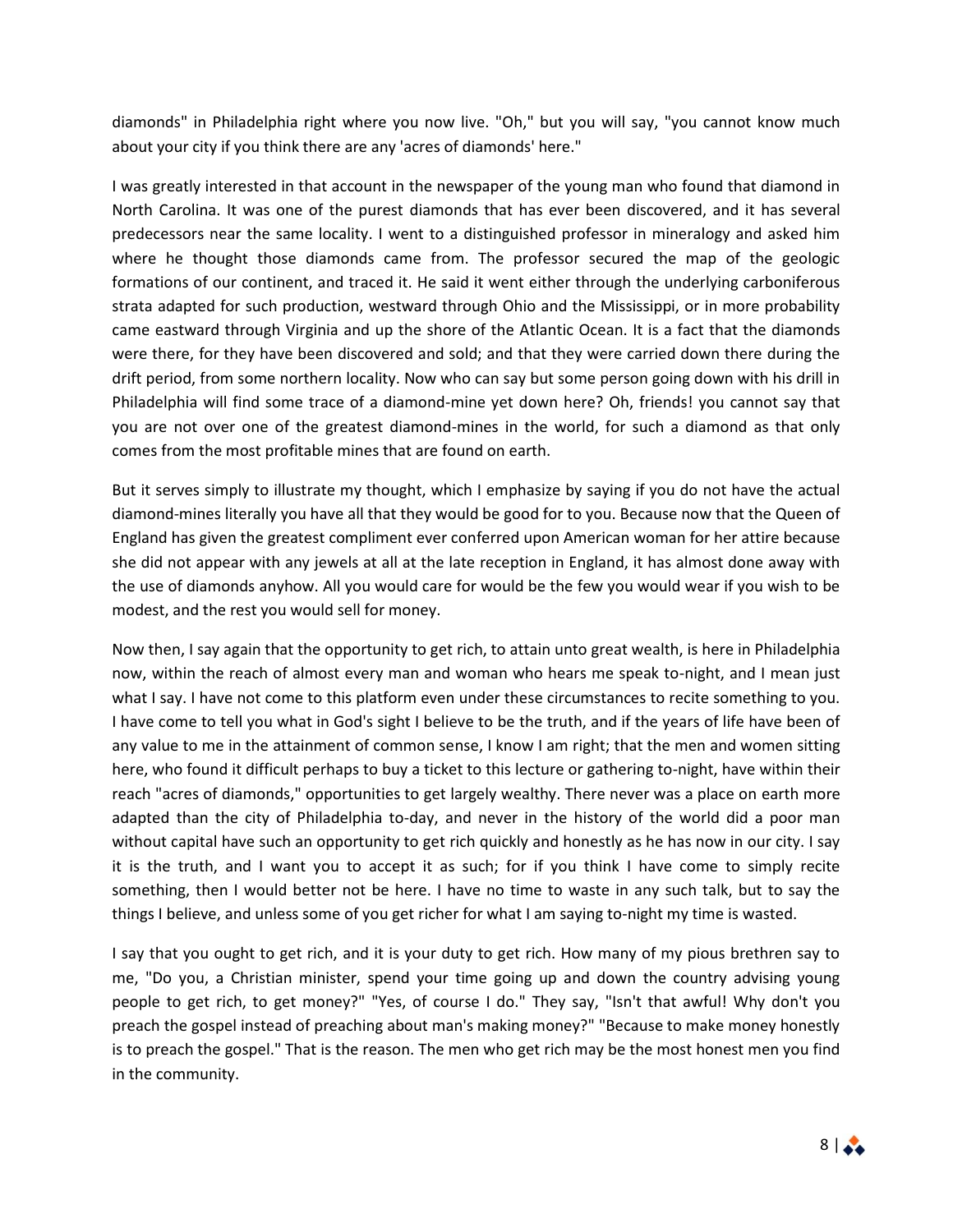"Oh," but says some young man here to-night, "I have been told all my life that if a person has money he is very dishonest and dishonorable and mean and contemptible." My friend, that is the reason why you have none, because you have that idea of people. The foundation of your faith is altogether false. Let me say here clearly, and say it briefly, though subject to discussion which I have not time for here, ninety-eight out of one hundred of the rich men of America are honest. That is why they are rich. That is why they are trusted with money. That is why they carry on great enterprises and find plenty of people to work with them. It is because they are honest men.

Says another young man, "I hear sometimes of men that get millions of dollars dishonestly." Yes, of course you do, and so do I. But they are so rare a thing in fact that the newspapers talk about them all the time as a matter of news until you get the idea that all the other rich men got rich dishonestly.

My friend, you take and drive me—if you furnish the auto—out into the suburbs of Philadelphia, and introduce me to the people who own their homes around this great city, those beautiful homes with gardens and flowers, those magnificent homes so lovely in their art, and I will introduce you to the very best people in character as well as in enterprise in our city, and you know I will. A man is not really a true man until he owns his own home, and they that own their homes are made more honorable and honest and pure, and true and economical and careful, by owning the home.

For a man to have money, even in large sums, is not an inconsistent thing. We preach against covetousness, and you know we do, in the pulpit, and oftentimes preach against it so long and use the terms about "filthy lucre" so extremely that Christians get the idea that when we stand in the pulpit we believe it is wicked for any man to have money—until the collection-basket goes around, and then we almost swear at the people because they don't give more money. Oh, the inconsistency of such doctrines as that!

Money is power, and you ought to be reasonably ambitious to have it. You ought because you can do more good with it than you could without it. Money printed your Bible, money builds your churches, money sends your missionaries, and money pays your preachers, and you would not have many of them, either, if you did not pay them. I am always willing that my church should raise my salary, because the church that pays the largest salary always raises it the easiest. You never knew an exception to it in your life. The man who gets the largest salary can do the most good with the power that is furnished to him. Of course he can if his spirit be right to use it for what it is given to him.

I say, then, you ought to have money. If you can honestly attain unto riches in Philadelphia, it is your Christian and godly duty to do so. It is an awful mistake of these pious people to think you must be awfully poor in order to be pious.

Some men say, "Don't you sympathize with the poor people?" Of course I do, or else I would not have been lecturing these years. I won't give in but what I sympathize with the poor, but the number of poor who are to be sympathized with is very small. To sympathize with a man whom God has punished for his sins, thus to help him when God would still continue a just punishment, is to do wrong, no doubt about it, and we do that more than we help those who are deserving. While we should sympathize with God's poor—that is, those who cannot help themselves—let us remember there is not a poor person in the

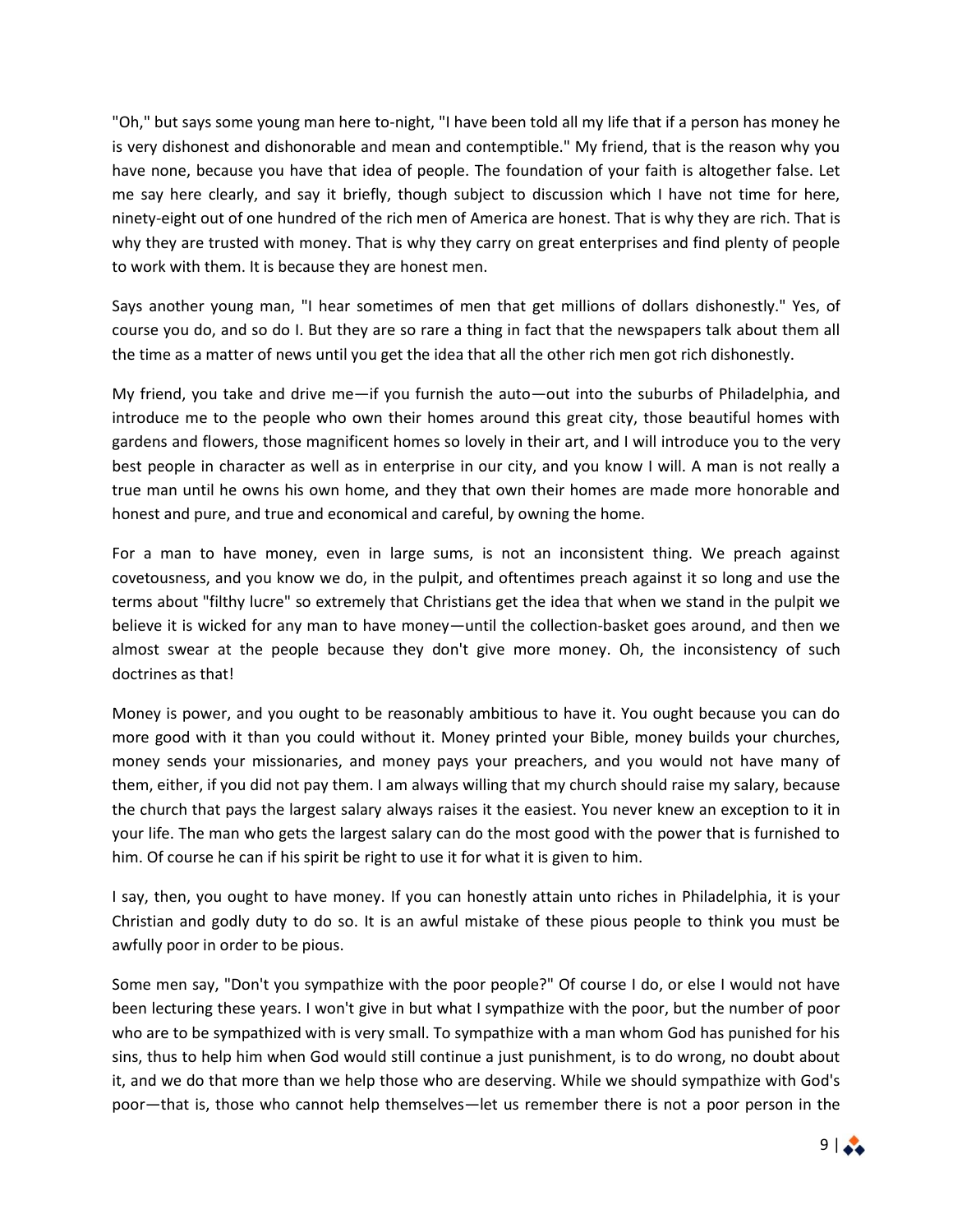United States who was not made poor by his own shortcomings, or by the shortcomings of some one else. It is all wrong to be poor, anyhow. Let us give in to that argument and pass that to one side.

A gentleman gets up back there, and says, "Don't you think there are some things in this world that are better than money?" Of course I do, but I am talking about money now. Of course there are some things higher than money. Oh yes, I know by the grave that has left me standing alone that there are some things in this world that are higher and sweeter and purer than money. Well do I know there are some things higher and grander than gold. Love is the grandest thing on God's earth, but fortunate the lover who has plenty of money. Money is power, money is force, money will do good as well as harm. In the hands of good men and women it could accomplish, and it has accomplished, good.

I hate to leave that behind me. I heard a man get up in a prayer-meeting in our city and thank the Lord he was "one of God's poor." Well, I wonder what his wife thinks about that? She earns all the money that comes into that house, and he smokes a part of that on the veranda. I don't want to see any more of the Lord's poor of that kind, and I don't believe the Lord does. And yet there are some people who think in order to be pious you must be awfully poor and awfully dirty. That does not follow at all. While we sympathize with the poor, let us not teach a doctrine like that.

Yet the age is prejudiced against advising a Christian man (or, as a Jew would say, a godly man) from attaining unto wealth. The prejudice is so universal and the years are far enough back, I think, for me to safely mention that years ago up at Temple University there was a young man in our theological school who thought he was the only pious student in that department. He came into my office one evening and sat down by my desk, and said to me: "Mr. President, I think it is my duty sir, to come in and labor with you." "What has happened now?" Said he, "I heard you say at the Academy, at the Peirce School commencement, that you thought it was an honorable ambition for a young man to desire to have wealth, and that you thought it made him temperate, made him anxious to have a good name, and made him industrious. You spoke about man's ambition to have money helping to make him a good man. Sir, I have come to tell you the Holy Bible says that 'money is the root of all evil.'"

I told him I had never seen it in the Bible, and advised him to go out into the chapel and get the Bible, and show me the place. So out he went for the Bible, and soon he stalked into my office with the Bible open, with all the bigoted pride of the narrow sectarian, or of one who founds his Christianity on some misinterpretation of Scripture. He flung the Bible down on my desk, and fairly squealed into my ear: "There it is, Mr. President; you can read it for yourself." I said to him: "Well, young man, you will learn when you get a little older that you cannot trust another denomination to read the Bible for you. You belong to another denomination. You are taught in the theological school, however, that emphasis is exegesis. Now, will you take that Bible and read it yourself, and give the proper emphasis to it?"

He took the Bible, and proudly read, "'The love of money is the root of all evil.'"

Then he had it right, and when one does quote aright from that same old Book he quotes the absolute truth. I have lived through fifty years of the mightiest battle that old Book has ever fought, and I have lived to see its banners flying free; for never in the history of this world did the great minds of earth so universally agree that the Bible is true—all true—as they do at this very hour.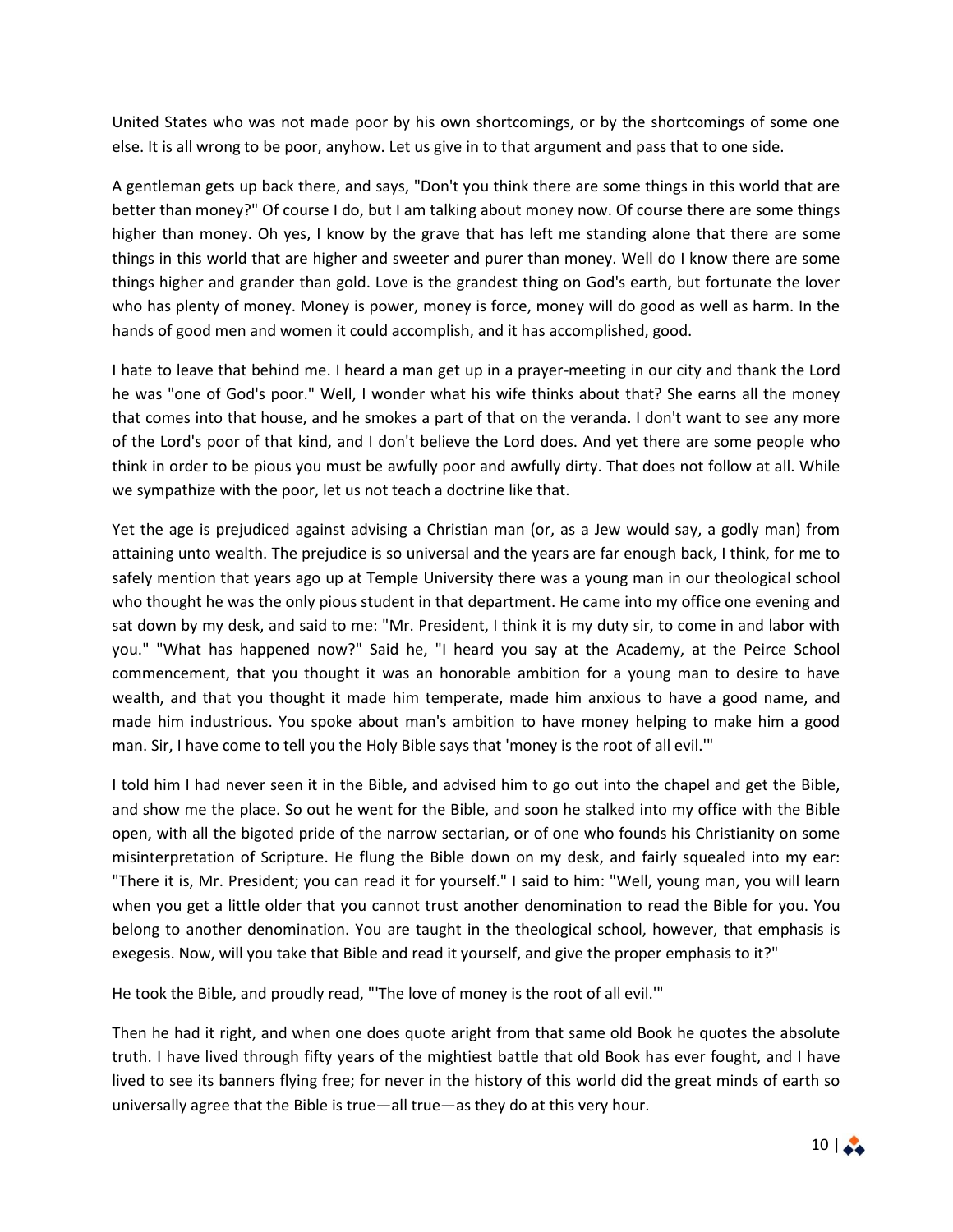So I say that when he quoted right, of course he quoted the absolute truth. "The love of money is the root of all evil." He who tries to attain unto it too quickly, or dishonestly, will fall into many snares, no doubt about that. The love of money. What is that? It is making an idol of money, and idolatry pure and simple everywhere is condemned by the Holy Scriptures and by man's common sense. The man that worships the dollar instead of thinking of the purposes for which it ought to be used, the man who idolizes simply money, the miser that hordes his money in the cellar, or hides it in his stocking, or refuses to invest it where it will do the world good, that man who hugs the dollar until the eagle squeals has in him the root of all evil.

I think I will leave that behind me now and answer the question of nearly all of you who are asking, "Is there opportunity to get rich in Philadelphia?" Well, now, how simple a thing it is to see where it is, and the instant you see where it is it is yours. Some old gentleman gets up back there and says, "Mr. Conwell, have you lived in Philadelphia for thirty-one years and don't know that the time has gone by when you can make anything in this city?" "No, I don't think it is." "Yes, it is; I have tried it." "What business are you in?" "I kept a store here for twenty years, and never made over a thousand dollars in the whole twenty years."

"Well, then, you can measure the good you have been to this city by what this city has paid you, because a man can judge very well what he is worth by what he receives; that is, in what he is to the world at this time. If you have not made over a thousand dollars in twenty years in Philadelphia, it would have been better for Philadelphia if they had kicked you out of the city nineteen years and nine months ago. A man has no right to keep a store in Philadelphia twenty years and not make at least five hundred thousand dollars even though it be a corner grocery up-town." You say, "You cannot make five thousand dollars in a store now." Oh, my friends, if you will just take only four blocks around you, and find out what the people want and what you ought to supply and set them down with your pencil and figure up the profits you would make if you did supply them, you would very soon see it. There is wealth right within the sound of your voice.

Some one says: "You don't know anything about business. A preacher never knows a thing about business." Well, then, I will have to prove that I am an expert. I don't like to do this, but I have to do it because my testimony will not be taken if I am not an expert. My father kept a country store, and if there is any place under the stars where a man gets all sorts of experience in every kind of mercantile transactions, it is in the country store. I am not proud of my experience, but sometimes when my father was away he would leave me in charge of the store, though fortunately for him that was not very often. But this did occur many times, friends: A man would come in the store, and say to me, "Do you keep jack knives?" "No, we don't keep jack-knives," and I went off whistling a tune. What did I care about that man, anyhow? Then another farmer would come in and say, "Do you keep jack knives?" "No, we don't keep jack-knives." Then I went away and whistled another tune. Then a third man came right in the same door and said, "Do you keep jack-knives?" "No. Why is every one around here asking for jackknives? Do you suppose we are keeping this store to supply the whole neighborhood with jack-knives?" Do you carry on your store like that in Philadelphia? The difficulty was I had not then learned that the foundation of godliness and the foundation principle of success in business are both the same precisely. The man who says, "I cannot carry my religion into business" advertises himself either as being an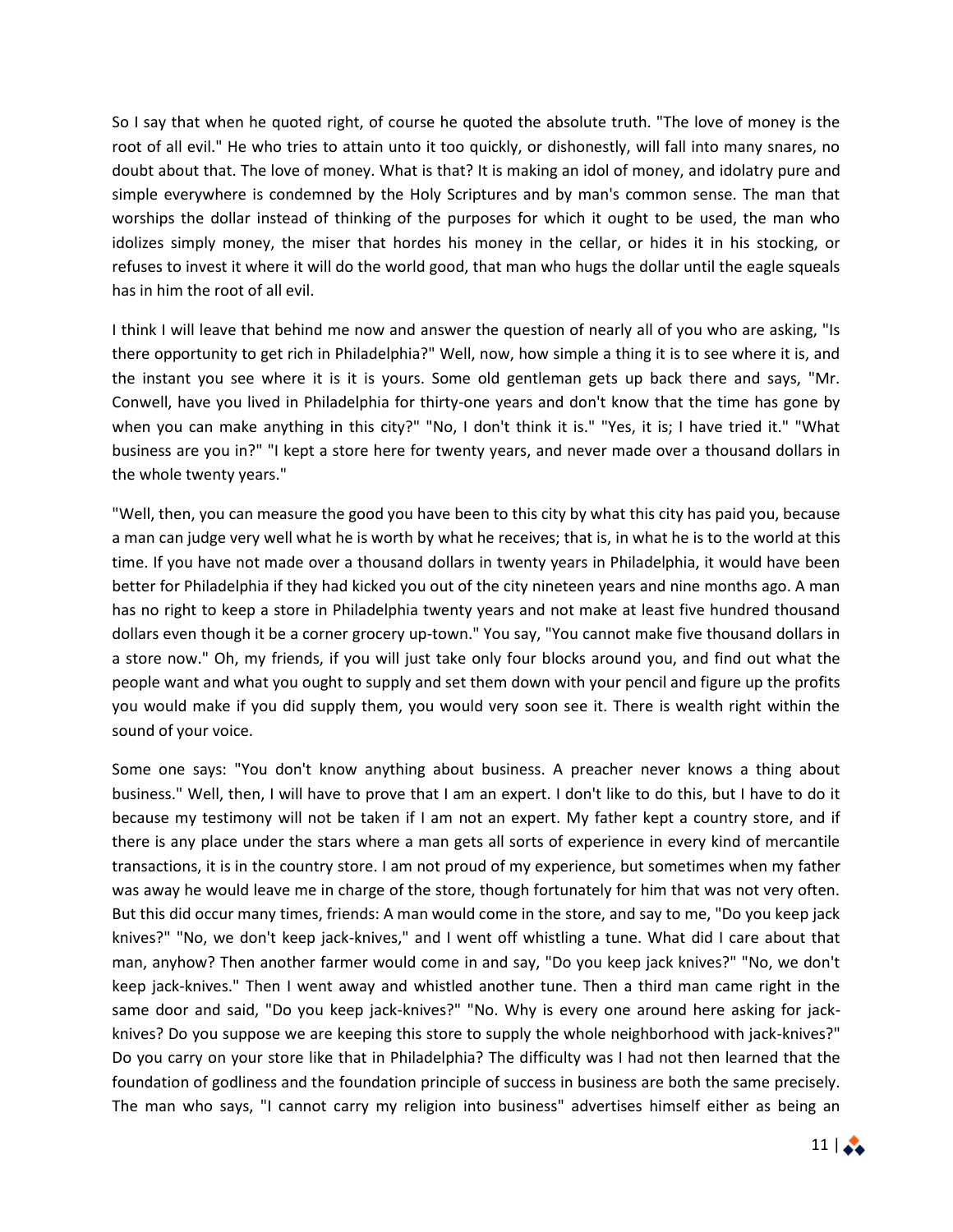imbecile in business, or on the road to bankruptcy, or a thief, one of the three, sure. He will fail within a very few years. He certainly will if he doesn't carry his religion into business. If I had been carrying on my father's store on a Christian plan, godly plan, I would have had a jack-knife for the third man when he called for it. Then I would have actually done him a kindness, and I would have received a reward myself, which it would have been my duty to take.

There are some over-pious Christian people who think if you take any profit on anything you sell that you are an unrighteous man. On the contrary, you would be a criminal to sell goods for less than they cost. You have no right to do that. You cannot trust a man with your money who cannot take care of his own. You cannot trust a man in your family that is not true to his own wife. You cannot trust a man in the world that does not begin with his own heart, his own character, and his own life. It would have been my duty to have furnished a jack-knife to the third man, or the second, and to have sold it to him and actually profited myself. I have no more right to sell goods without making a profit on them than I have to overcharge him dishonestly beyond what they are worth. But I should so sell each bill of goods that the person to whom I sell shall make as much as I make.

To live and let live is the principle of the gospel, and the principle of every-day common sense. Oh, young man, hear me; live as you go along. Do not wait until you have reached my years before you begin to enjoy anything of this life. If I had the millions back, or fifty cents of it, which I have tried to earn in these years, it would not do me anything like the good that it does me now in this almost sacred presence to-night. Oh, yes, I am paid over and over a hundredfold to-night for dividing as I have tried to do in some measure as I went along through the years. I ought not speak that way, it sounds egotistic, but I am old enough now to be excused for that. I should have helped my fellow-men, which I have tried to do, and every one should try to do, and get the happiness of it. The man who goes home with the sense that he has stolen a dollar that day, that he has robbed a man of what was his honest due, is not going to sweet rest. He arises tired in the morning, and goes with an unclean conscience to his work the next day. He is not a successful man at all, although he may have laid up millions. But the man who has gone through life dividing always with his fellow-men, making and demanding his own rights and his own profits, and giving to every other man his rights and profits, lives every day, and not only that, but it is the royal road to great wealth. The history of the thousands of millionaires shows that to be the case.

The man over there who said he could not make anything in a store in Philadelphia has been carrying on his store on the wrong principle. Suppose I go into your store to-morrow morning and ask, "Do you know neighbor A, who lives one square away, at house No. 1240?" "Oh yes, I have met him. He deals here at the corner store." "Where did he come from?" "I don't know." "How many does he have in his family?" "I don't know." "What ticket does he vote?" "I don't know." "What church does he go to?" "I don't know, and don't care. What are you asking all these questions for?"

If you had a store in Philadelphia would you answer me like that? If so, then you are conducting your business just as I carried on my father's business in Worthington, Massachusetts. You don't know where your neighbor came from when he moved to Philadelphia, and you don't care. If you had cared you would be a rich man now. If you had cared enough about him to take an interest in his affairs, to find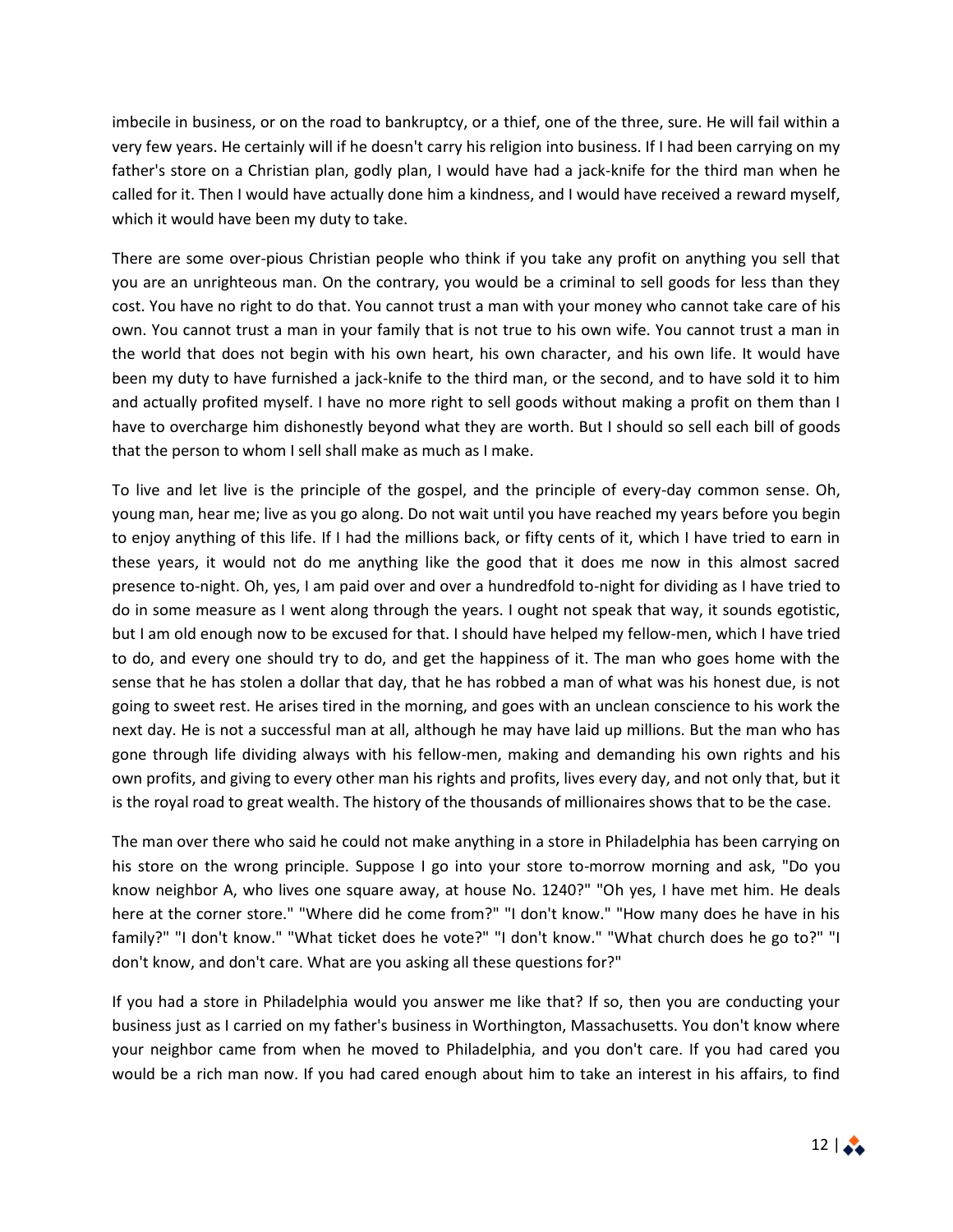out what he needed, you would have been rich. But you go through the world saying, "No opportunity to get rich," and there is the fault right at your own door.

But another young man gets up over there and says, "I cannot take up the mercantile business." (While I am talking of trade it applies to every occupation.) "Why can't you go into the mercantile business?" "Because I haven't any capital." Oh, the weak and dudish creature that can't see over its collar! It makes a person weak to see these little dudes standing around the corners and saying, "Oh, if I had plenty of capital, how rich I would get." "Young man, do you think you are going to get rich on capital?" "Certainly." Well, I say, "Certainly not." If your mother has plenty of money, and she will set you up in business, you will "set her up in business," supplying you with capital.

The moment a young man or woman gets more money than he or she has grown to by practical experience, that moment he has gotten a curse. It is no help to a young man or woman to inherit money. It is no help to your children to leave them money, but if you leave them education, if you leave them Christian and noble character, if you leave them a wide circle of friends, if you leave them an honorable name, it is far better than that they should have money. It would be worse for them, worse for the nation, that they should have any money at all. Oh, young man, if you have inherited money, don't regard it as a help. It will curse you through your years, and deprive you of the very best things of human life. There is no class of people to be pitied so much as the inexperienced sons and daughters of the rich of our generation. I pity the rich man's son. He can never know the best things in life.

One of the best things in our life is when a young man has earned his own living, and when he becomes engaged to some lovely young woman, and makes up his mind to have a home of his own. Then with that same love comes also that divine inspiration toward better things, and he begins to save his money. He begins to leave off his bad habits and put money in the bank. When he has a few hundred dollars he goes out in the suburbs to look for a home. He goes to the savings-bank, perhaps, for half of the value, and then goes for his wife, and when he takes his bride over the threshold of that door for the first time he says in words of eloquence my voice can never touch: "I have earned this home myself. It is all mine, and I divide with thee." That is the grandest moment a human heart may ever know.

But a rich man's son can never know that. He takes his bride into a finer mansion, it may be, but he is obliged to go all the way through it and say to his wife, "My mother gave me that, my mother gave me that, and my mother gave me this," until his wife wishes she had married his mother. I pity the rich man's son.

The statistics of Massachusetts showed that not one rich man's son out of seventeen ever dies rich. I pity the rich man's sons unless they have the good sense of the elder Vanderbilt, which sometimes happens. He went to his father and said, "Did you earn all your money?" "I did, my son. I began to work on a ferry-boat for twenty-five cents a day." "Then," said his son, "I will have none of your money," and he, too, tried to get employment on a ferry-boat that Saturday night. He could not get one there, but he did get a place for three dollars a week. Of course, if a rich man's son will do that, he will get the discipline of a poor boy that is worth more than a university education to any man. He would then be able to take care of the millions of his father. But as a rule the rich men will not let their sons do the very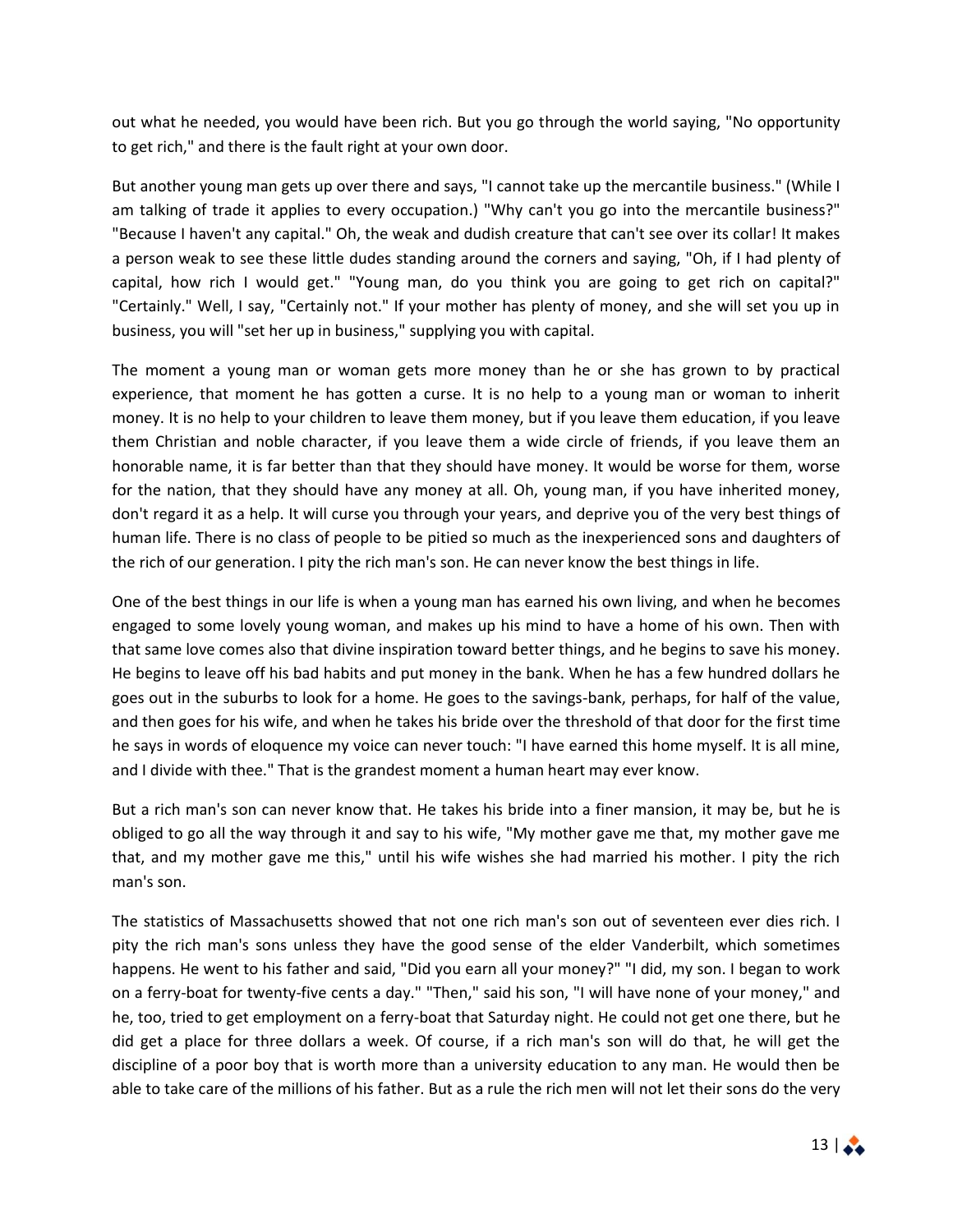thing that made them great. As a rule, the rich man will not allow his son to work—and his mother! Why, she would think it was a social disgrace if her poor, weak, little lily-fingered, sissy sort of a boy had to earn his living with honest toil. I have no pity for such rich men's sons.

I remember one at Niagara Falls. I think I remember one a great deal nearer. I think there are gentlemen present who were at a great banquet, and I beg pardon of his friends. At a banquet here in Philadelphia there sat beside me a kind-hearted young man, and he said, "Mr. Conwell, you have been sick for two or three years. When you go out, take my limousine, and it will take you up to your house on Broad Street." I thanked him very much, and perhaps I ought not to mention the incident in this way, but I follow the facts. I got on to the seat with the driver of that limousine, outside, and when we were going up I asked the driver, "How much did this limousine cost?" "Six thousand eight hundred, and he had to pay the duty on it." "Well," I said, "does the owner of this machine ever drive it himself?" At that the chauffeur laughed so heartily that he lost control of his machine. He was so surprised at the question that he ran up on the sidewalk, and around a corner lamp-post out into the street again. And when he got out into the street he laughed till the whole machine trembled. He said: "He drive this machine! Oh, he would be lucky if he knew enough to get out when we get there."

I must tell you about a rich man's son at Niagara Falls. I came in from the lecture to the hotel, and as I approached the desk of the clerk there stood a millionaire's son from New York. He was an indescribable specimen of anthropologic potency. He had a skull-cap on one side of his head, with a gold tassel in the top of it, and a gold-headed cane under his arm with more in it than in his head. It is a very difficult thing to describe that young man. He wore an eye-glass that he could not see through, patent-leather boots that he could not walk in, and pants that he could not sit down in—dressed like a grasshopper. This human cricket came up to the clerk's desk just as I entered, adjusted his unseeing eye-glass, and spake in this wise to the clerk. You see, he thought it was "Hinglish, you know," to lisp. "Thir, will you have the kindness to supply me with thome papah and enwelophs!" The hotel clerk measured that man quick, and he pulled the envelopes and paper out of a drawer, threw them across the counter toward the young man, and then turned away to his books. You should have seen that young man when those envelopes came across that counter. He swelled up like a gobbler turkey, adjusted his unseeing eyeglass, and yelled: "Come right back here. Now thir, will you order a thervant to take that papah and enwelophs to yondah dethk." Oh, the poor, miserable, contemptible American monkey! He could not carry paper and envelopes twenty feet. I suppose he could not get his arms down to do it. I have no pity for such travesties upon human nature. If you have not capital, young man, I am glad of it. What you need is common sense, not copper cents.

The best thing I can do is to illustrate by actual facts well-known to you all. A. T. Stewart, a poor boy in New York, had \$1.50 to begin life on. He lost 87 1/2 cents of that on the very first venture. How fortunate that young man who loses the first time he gambles. That boy said, "I will never gamble again in business," and he never did. How came he to lose 87 1/2 cents? You probably all know the story how he lost it—because he bought some needles, threads, and buttons to sell which people did not want, and had them left on his hands, a dead loss. Said the boy, "I will not lose any more money in that way." Then he went around first to the doors and asked the people what they did want. Then when he had found out what they wanted he invested his 62 1/2 cents to supply a known demand. Study it wherever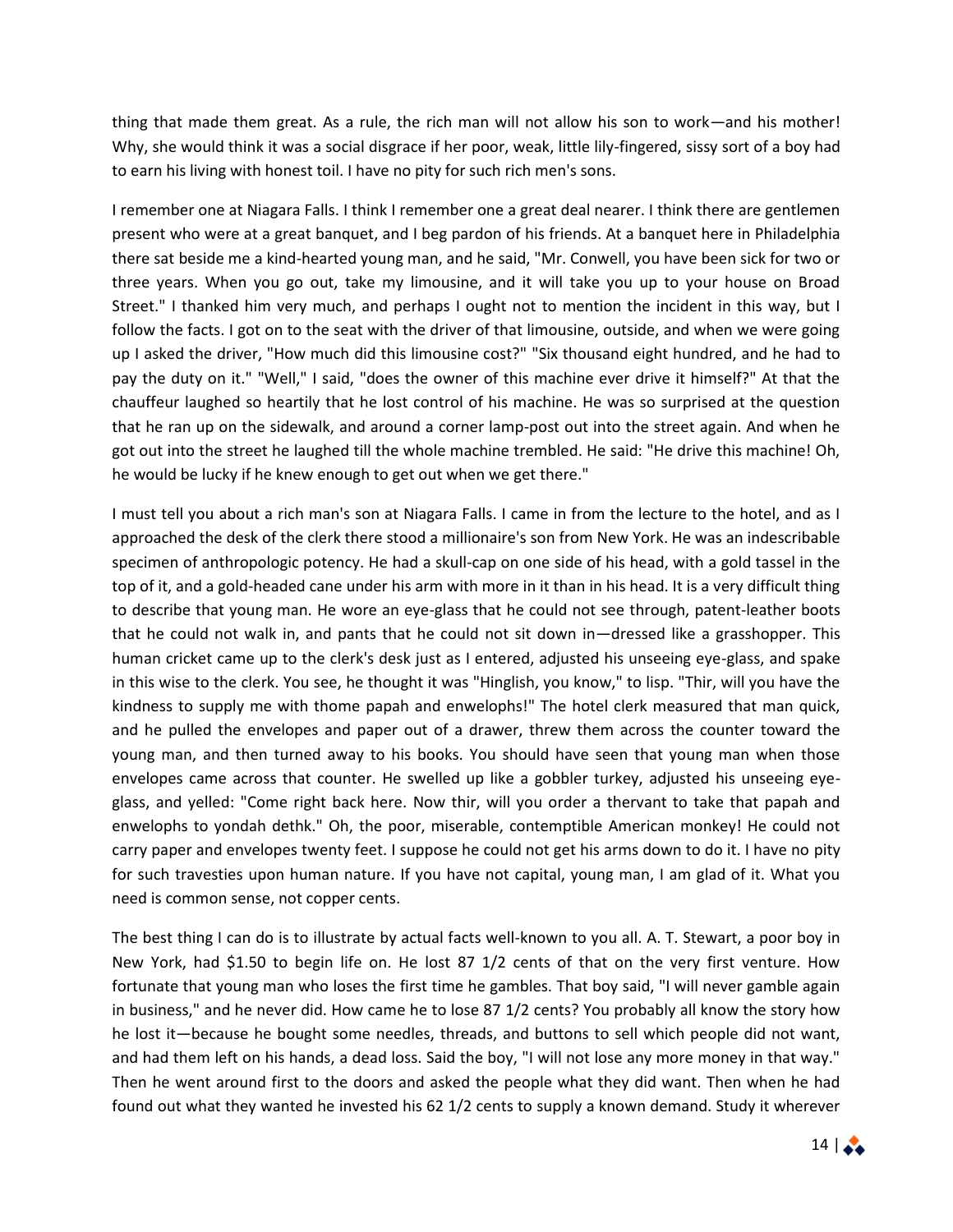you choose—in business, in your profession, in your housekeeping, whatever your life, that one thing is the secret of success. You must first know the demand. You must first know what people need, and then invest yourself where you are most needed. A. T. Stewart went on that principle until he was worth what amounted afterward to forty millions of dollars, owning the very store in which Mr. Wanamaker carries on his great work in New York. His fortune was made by his losing something, which taught him the great lesson that he must only invest himself or his money in something that people need. When will you salesmen learn it? When will you manufacturers learn that you must know the changing needs of humanity if you would succeed in life? Apply yourselves, all you Christian people, as manufacturers or merchants or workmen to supply that human need. It is a great principle as broad as humanity and as deep as the Scripture itself.

The best illustration I ever heard was of John Jacob Astor. You know that he made the money of the Astor family when he lived in New York. He came across the sea in debt for his fare. But that poor boy with nothing in his pocket made the fortune of the Astor family on one principle. Some young man here to-night will say, "Well they could make those fortunes over in New York but they could not do it in Philadelphia!" My friends, did you ever read that wonderful book of Riis (his memory is sweet to us because of his recent death), wherein is given his statistical account of the records taken in 1889 of 107 millionaires of New York. If you read the account you will see that out of the 107 millionaires only seven made their money in New York. Out of the 107 millionaires worth ten million dollars in real estate then, 67 of them made their money in towns of less than 3,500 inhabitants. The richest man in this country today, if you read the real-estate values, has never moved away from a town of 3,500 inhabitants. It makes not so much difference where you are as who you are. But if you cannot get rich in Philadelphia you certainly cannot do it in New York.

Now John Jacob Astor illustrated what can be done anywhere. He had a mortgage once on a millinerystore, and they could not sell bonnets enough to pay the interest on his money. So he foreclosed that mortgage, took possession of the store, and went into partnership with the very same people, in the same store, with the same capital. He did not give them a dollar of capital. They had to sell goods to get any money. Then he left them alone in the store just as they had been before, and he went out and sat down on a bench in the park in the shade. What was John Jacob Astor doing out there, and in partnership with people who had failed on his own hands? He had the most important and, to my mind, the most pleasant part of that partnership on his hands. For as John Jacob Astor sat on that bench he was watching the ladies as they went by; and where is the man who would not get rich at that business? As he sat on the bench if a lady passed him with her shoulders back and head up, and looked straight to the front, as if she did not care if all the world did gaze on her, then he studied her bonnet, and by the time it was out of sight he knew the shape of the frame, the color of the trimmings, and the crinklings in the feather. I sometimes try to describe a bonnet, but not always. I would not try to describe a modern bonnet. Where is the man that could describe one? This aggregation of all sorts of driftwood stuck on the back of the head, or the side of the neck, like a rooster with only one tail feather left. But in John Jacob Astor's day there was some art about the millinery business, and he went to the millinery-store and said to them: "Now put into the show-window just such a bonnet as I describe to you, because I have already seen a lady who likes such a bonnet. Don't make up any more until I come back." Then he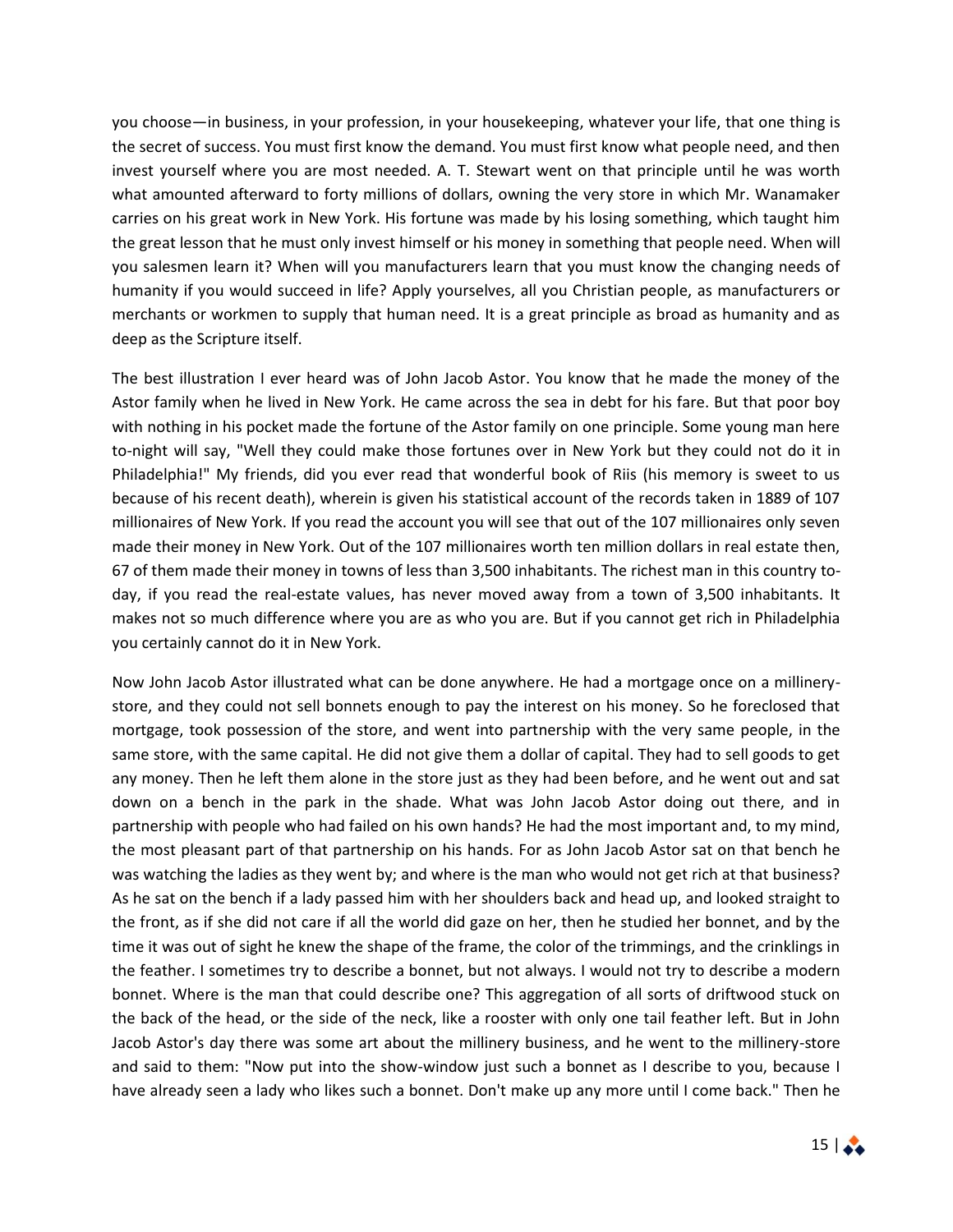went out and sat down again, and another lady passed him of a different form, of different complexion, with a different shape and color of bonnet. "Now," said he, "put such a bonnet as that in the show window." He did not fill his show-window up town with a lot of hats and bonnets to drive people away, and then sit on the back stairs and bawl because people went to Wanamaker's to trade. He did not have a hat or a bonnet in that show-window but what some lady liked before it was made up. The tide of custom began immediately to turn in, and that has been the foundation of the greatest store in New York in that line, and still exists as one of three stores. Its fortune was made by John Jacob Astor after they had failed in business, not by giving them any more money, but by finding out what the ladies liked for bonnets before they wasted any material in making them up. I tell you if a man could foresee the millinery business he could foresee anything under heaven!

Suppose I were to go through this audience to-night and ask you in this great manufacturing city if there are not opportunities to get rich in manufacturing. "Oh yes," some young man says, "there are opportunities here still if you build with some trust and if you have two or three millions of dollars to begin with as capital." Young man, the history of the breaking up of the trusts by that attack upon "big business" is only illustrating what is now the opportunity of the smaller man. The time never came in the history of the world when you could get rich so quickly manufacturing without capital as you can now.

But you will say, "You cannot do anything of the kind. You cannot start without capital." Young man, let me illustrate for a moment. I must do it. It is my duty to every young man and woman, because we are all going into business very soon on the same plan. Young man, remember if you know what people need you have gotten more knowledge of a fortune than any amount of capital can give you.

There was a poor man out of work living in Hingham, Massachusetts. He lounged around the house until one day his wife told him to get out and work, and, as he lived in Massachusetts, he obeyed his wife. He went out and sat down on the shore of the bay, and whittled a soaked shingle into a wooden chain. His children that evening quarreled over it, and he whittled a second one to keep peace. While he was whittling the second one a neighbor came in and said: "Why don't you whittle toys and sell them? You could make money at that." "Oh," he said, "I would not know what to make." "Why don't you ask your own children right here in your own house what to make?" "What is the use of trying that?" said the carpenter. "My children are different from other people's children." (I used to see people like that when I taught school.) But he acted upon the hint, and the next morning when Mary came down the stairway, he asked, "What do you want for a toy?" She began to tell him she would like a doll's bed, a doll's washstand, a doll's carriage, a little doll's umbrella, and went on with a list of things that would take him a lifetime to supply. So, consulting his own children, in his own house, he took the firewood, for he had no money to buy lumber, and whittled those strong, unpainted Hingham toys that were for so many years known all over the world. That man began to make those toys for his own children, and then made copies and sold them through the boot-and-shoe store next door. He began to make a little money, and then a little more, and Mr. Lawson, in his *Frenzied Finance* says that man is the richest man in old Massachusetts, and I think it is the truth. And that man is worth a hundred millions of dollars to-day, and has been only thirty-four years making it on that one principle—that one must judge that what his own children like at home other people's children would like in their homes, too; to judge the human heart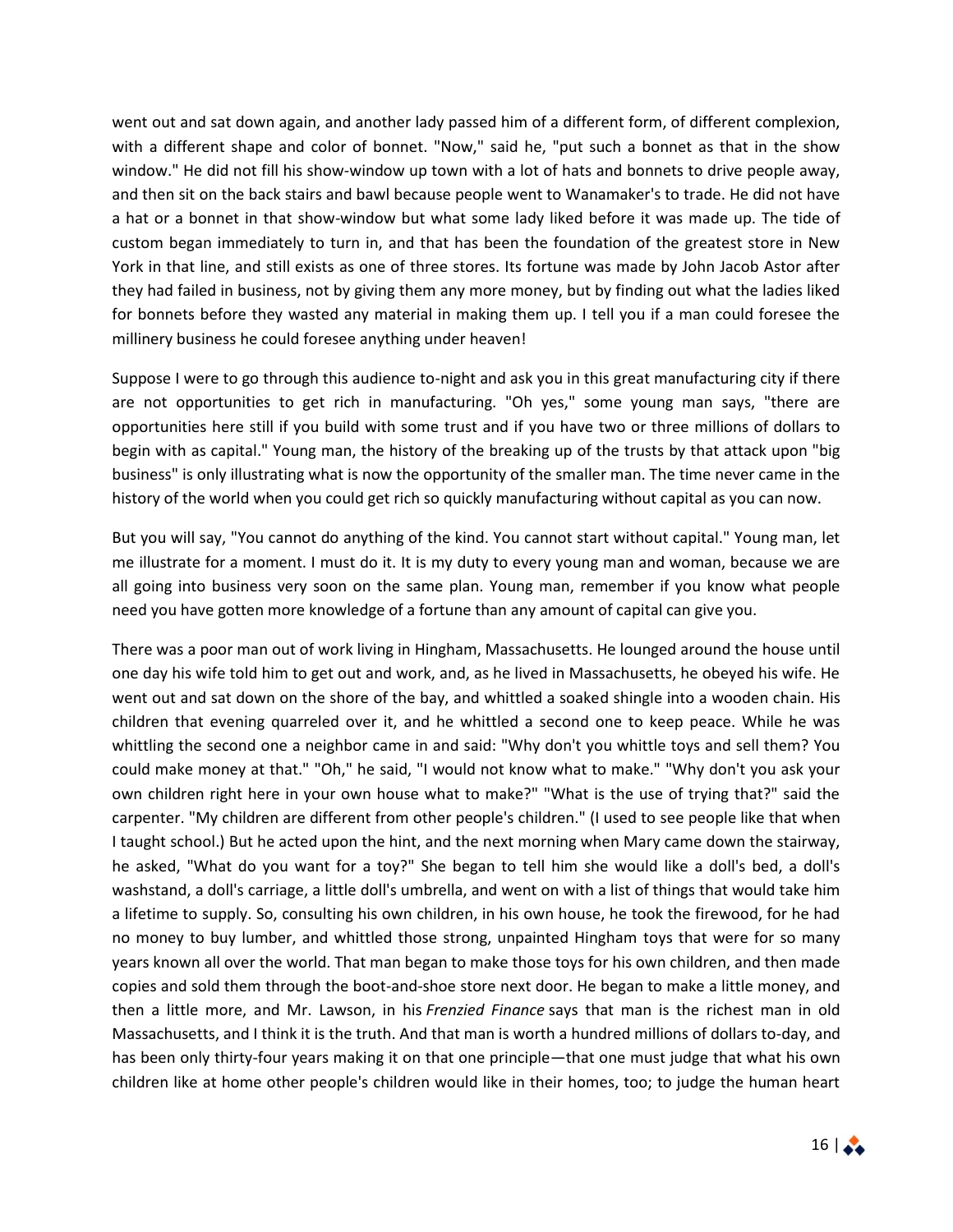by oneself, by one's wife or by one's children. It is the royal road to success in manufacturing. "Oh," but you say, "didn't he have any capital?" Yes, a penknife, but I don't know that he had paid for that.

I spoke thus to an audience in New Britain, Connecticut, and a lady four seats back went home and tried to take off her collar, and the collar-button stuck in the buttonhole. She threw it out and said, "I am going to get up something better than that to put on collars." Her husband said: "After what Conwell said to-night, you see there is a need of an improved collar-fastener that is easier to handle. There is a human need; there is a great fortune. Now, then, get up a collar-button and get rich." He made fun of her, and consequently made fun of me, and that is one of the saddest things which comes over me like a deep cloud of midnight sometimes—although I have worked so hard for more than half a century, yet how little I have ever really done. Notwithstanding the greatness and the handsomeness of your compliment to-night, I do not believe there is one in ten of you that is going to make a million of dollars because you are here to-night; but it is not my fault, it is yours. I say that sincerely. What is the use of my talking if people never do what I advise them to do? When her husband ridiculed her, she made up her mind she would make a better collar-button, and when a woman makes up her mind "she will," and does not say anything about it, she does it. It was that New England woman who invented the snap button which you can find anywhere now. It was first a collar-button with a spring cap attached to the outer side. Any of you who wear modern waterproofs know the button that simply pushes together, and when you unbutton it you simply pull it apart. That is the button to which I refer, and which she invented. She afterward invented several other buttons, and then invested in more, and then was taken into partnership with great factories. Now that woman goes over the sea every summer in her private steamship—yes, and takes her husband with her! If her husband were to die, she would have money enough left now to buy a foreign duke or count or some such title as that at the latest quotations.

Now what is my lesson in that incident? It is this: I told her then, though I did not know her, what I now say to you, "Your wealth is too near to you. You are looking right over it"; and she had to look over it because it was right under her chin.

I have read in the newspaper that a woman never invented anything. Well, that newspaper ought to begin again. Of course, I do not refer to gossip—I refer to machines—and if I did I might better include the men. That newspaper could never appear if women had not invented something. Friends, think. Ye women, think! You say you cannot make a fortune because you are in some laundry, or running a sewing-machine, it may be, or walking before some loom, and yet you can be a millionaire if you will but follow this almost infallible direction.

When you say a woman doesn't invent anything, I ask, Who invented the Jacquard loom that wove every stitch you wear? Mrs. Jacquard. The printer's roller, the printing-press, were invented by farmers' wives. Who invented the cotton-gin of the South that enriched our country so amazingly? Mrs. General Greene invented the cotton-gin and showed the idea to Mr. Whitney, and he, like a man, seized it. Who was it that invented the sewing-machine? If I would go to school to-morrow and ask your children they would say, "Elias Howe."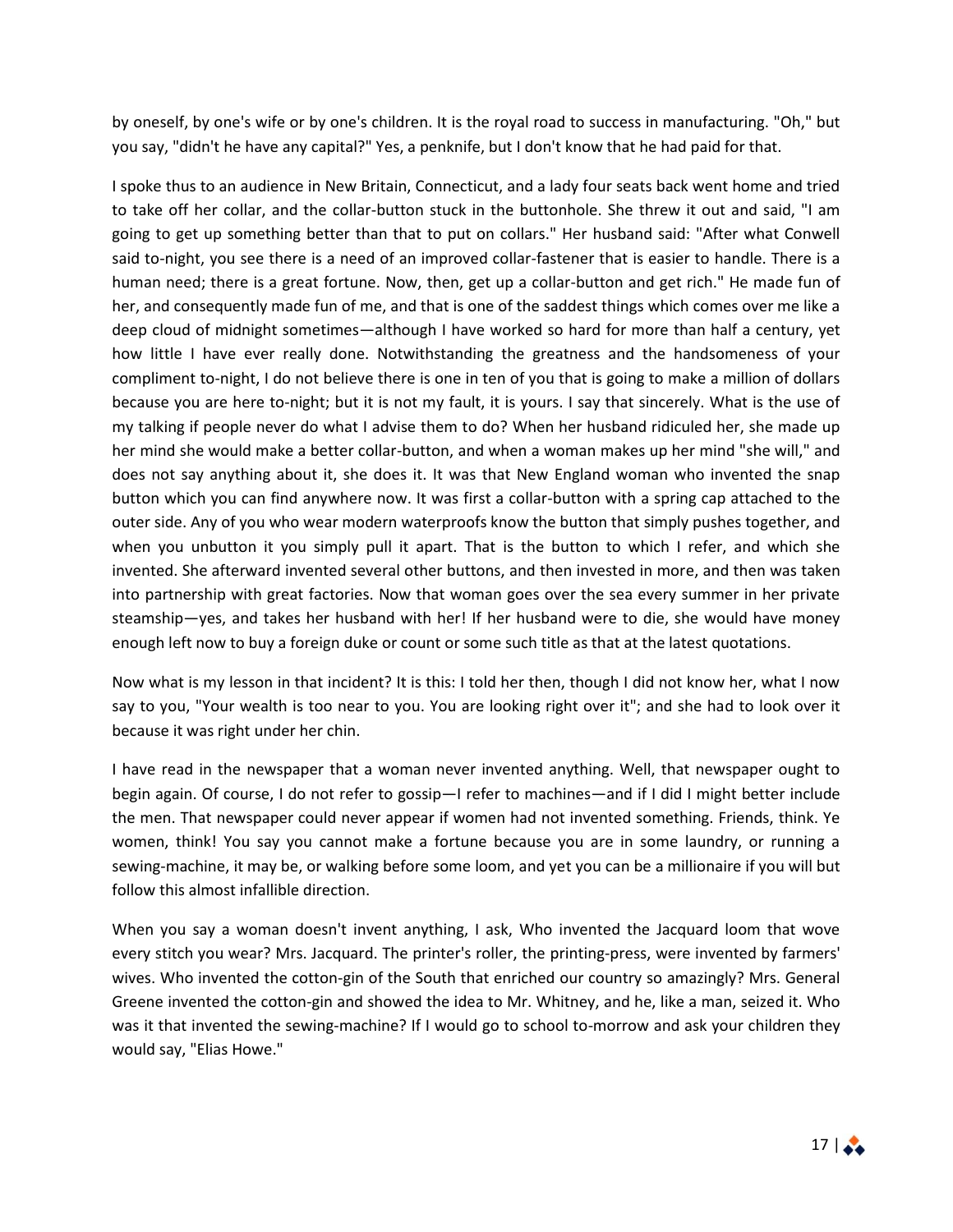He was in the Civil War with me, and often in my tent, and I often heard him say that he worked fourteen years to get up that sewing-machine. But his wife made up her mind one day that they would starve to death if there wasn't something or other invented pretty soon, and so in two hours she invented the sewing-machine. Of course he took out the patent in his name. Men always do that. Who was it that invented the mower and the reaper? According to Mr. McCormick's confidential communication, so recently published, it was a West Virginia woman, who, after his father and he had failed altogether in making a reaper and gave it up, took a lot of shears and nailed them together on the edge of a board, with one shaft of each pair loose, and then wired them so that when she pulled the wire one way it closed them, and when she pulled the wire the other way it opened them, and there she had the principle of the mowing-machine. If you look at a mowing-machine, you will see it is nothing but a lot of shears. If a woman can invent a mowing-machine, if a woman can invent a Jacquard loom, if a woman can invent a cotton-gin, if a woman can invent a trolley switch—as she did and made the trolleys possible; if a woman can invent, as Mr. Carnegie said, the great iron squeezers that laid the foundation of all the steel millions of the United States, "we men" can invent anything under the stars! I say that for the encouragement of the men.

Who are the great inventors of the world? Again this lesson comes before us. The great inventor sits next to you, or you are the person yourself. "Oh," but you will say, "I have never invented anything in my life." Neither did the great inventors until they discovered one great secret. Do you think it is a man with a head like a bushel measure or a man like a stroke of lightning? It is neither. The really great man is a plain, straightforward, every-day, common-sense man. You would not dream that he was a great inventor if you did not see something he had actually done. His neighbors do not regard him so great. You never see anything great over your back fence. You say there is no greatness among your neighbors. It is all away off somewhere else. Their greatness is ever so simple, so plain, so earnest, so practical, that the neighbors and friends never recognize it.

True greatness is often unrecognized. That is sure. You do not know anything about the greatest men and women. I went out to write the life of General Garfield, and a neighbor, knowing I was in a hurry, and as there was a great crowd around the front door, took me around to General Garfield's back door and shouted, "Jim! Jim!" And very soon "Jim" came to the door and let me in, and I wrote the biography of one of the grandest men of the nation, and yet he was just the same old "Jim" to his neighbor. If you know a great man in Philadelphia and you should meet him to-morrow, you would say, "How are you, Sam?" or "Good morning, Jim." Of course you would. That is just what you would do.

One of my soldiers in the Civil War had been sentenced to death, and I went up to the White House in Washington—sent there for the first time in my life to see the President. I went into the waiting-room and sat down with a lot of others on the benches, and the secretary asked one after another to tell him what they wanted. After the secretary had been through the line, he went in, and then came back to the door and motioned for me. I went up to that anteroom, and the secretary said: "That is the President's door right over there. Just rap on it and go right in." I never was so taken aback, friends, in all my life, never. The secretary himself made it worse for me, because he had told me how to go in and then went out another door to the left and shut that. There I was, in the hallway by myself before the President of the United States of America's door. I had been on fields of battle, where the shells did sometimes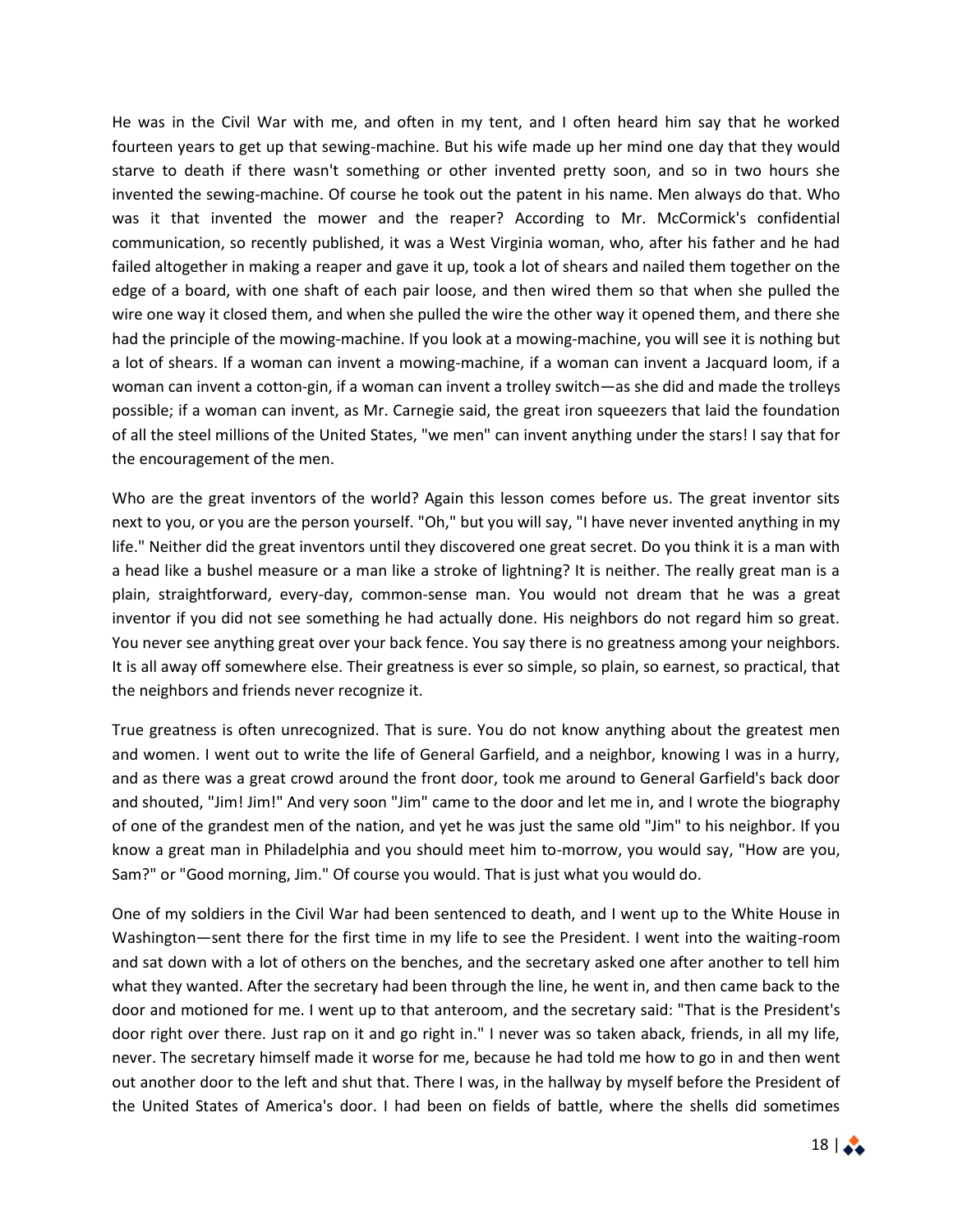shriek and the bullets did sometimes hit me, but I always wanted to run. I have no sympathy with the old man who says, "I would just as soon march up to the cannon's mouth as eat my dinner." I have no faith in a man who doesn't know enough to be afraid when he is being shot at. I never was so afraid when the shells came around us at Antietam as I was when I went into that room that day; but I finally mustered the courage—I don't know how I ever did—and at arm's-length tapped on the door. The man inside did not help me at all, but yelled out, "Come in and sit down!"

Well, I went in and sat down on the edge of a chair, and wished I were in Europe, and the man at the table did not look up. He was one of the world's greatest men, and was made great by one single rule. Oh, that all the young people of Philadelphia were before me now and I could say just this one thing, and that they would remember it. I would give a lifetime for the effect it would have on our city and on civilization. Abraham Lincoln's principle for greatness can be adopted by nearly all. This was his rule: Whatsoever he had to do at all, he put his whole mind into it and held it all there until that was all done. That makes men great almost anywhere. He stuck to those papers at that table and did not look up at me, and I sat there trembling. Finally, when he had put the string around his papers, he pushed them over to one side and looked over to me, and a smile came over his worn face. He said: "I am a very busy man and have only a few minutes to spare. Now tell me in the fewest words what it is you want." I began to tell him, and mentioned the case, and he said: "I have heard all about it and you do not need to say any more. Mr. Stanton was talking to me only a few days ago about that. You can go to the hotel and rest assured that the President never did sign an order to shoot a boy under twenty years of age, and never will. You can say that to his mother anyhow."

Then he said to me, "How is it going in the field?" I said, "We sometimes get discouraged." And he said: "It is all right. We are going to win out now. We are getting very near the light. No man ought to wish to be President of the United States, and I will be glad when I get through; then Tad and I are going out to Springfield, Illinois. I have bought a farm out there and I don't care if I again earn only twenty-five cents a day. Tad has a mule team, and we are going to plant onions."

Then he asked me, "Were you brought up on a farm?" I said, "Yes; in the Berkshire Hills of Massachusetts." He then threw his leg over the corner of the big chair and said, "I have heard many a time, ever since I was young, that up there in those hills you have to sharpen the noses of the sheep in order to get down to the grass between the rocks." He was so familiar, so everyday, so farmer-like, that I felt right at home with him at once.

He then took hold of another roll of paper, and looked up at me and said, "Good morning." I took the hint then and got up and went out. After I had gotten out I could not realize I had seen the President of the United States at all. But a few days later, when still in the city, I saw the crowd pass through the East Room by the coffin of Abraham Lincoln, and when I looked at the upturned face of the murdered President I felt then that the man I had seen such a short time before, who, so simple a man, so plain a man, was one of the greatest men that God ever raised up to lead a nation on to ultimate liberty. Yet he was only "Old Abe" to his neighbors. When they had the second funeral, I was invited among others, and went out to see that same coffin put back in the tomb at Springfield. Around the tomb stood Lincoln's old neighbors, to whom he was just "Old Abe." Of course that is all they would say.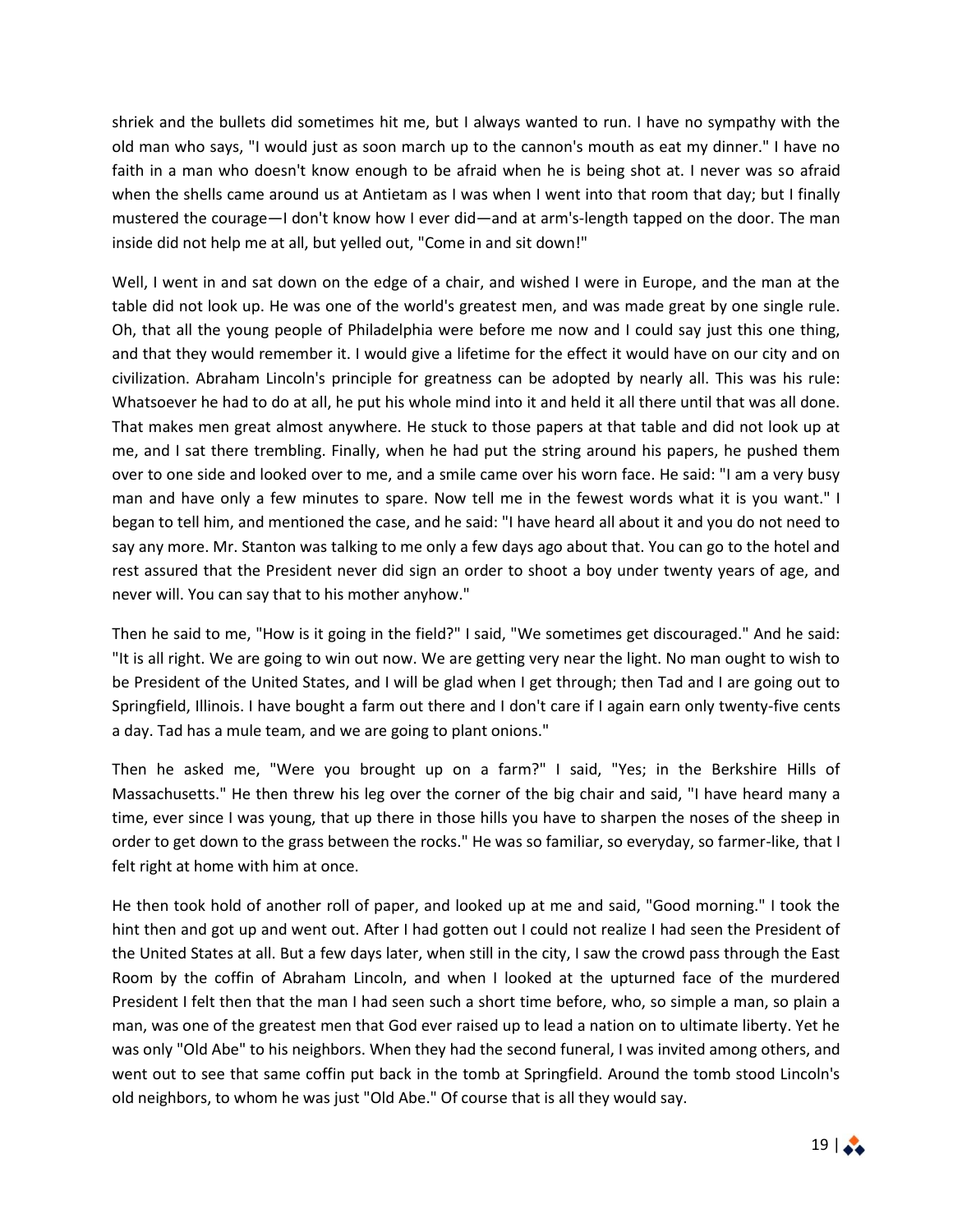Did you ever see a man who struts around altogether too large to notice an ordinary working mechanic? Do you think he is great? He is nothing but a puffed-up balloon, held down by his big feet. There is no greatness there.

Who are the great men and women? My attention was called the other day to the history of a very little thing that made the fortune of a very poor man. It was an awful thing, and yet because of that experience he—not a great inventor or genius—invented the pin that now is called the safety-pin, and out of that safety-pin made the fortune of one of the great aristocratic families of this nation.

A poor man in Massachusetts who had worked in the nail-works was injured at thirty-eight, and he could earn but little money. He was employed in the office to rub out the marks on the bills made by pencil memorandums, and he used a rubber until his hand grew tired. He then tied a piece of rubber on the end of a stick and worked it like a plane. His little girl came and said, "Why, you have a patent, haven't you?" The father said afterward, "My daughter told me when I took that stick and put the rubber on the end that there was a patent, and that was the first thought of that." He went to Boston and applied for his patent, and every one of you that has a rubber-tipped pencil in your pocket is now paying tribute to the millionaire. No capital, not a penny did he invest in it. All was income, all the way up into the millions.

But let me hasten to one other greater thought. "Show me the great men and women who live in Philadelphia." A gentleman over there will get up and say: "We don't have any great men in Philadelphia. They don't live here. They live away off in Rome or St. Petersburg or London or Manayunk, or anywhere else but here in our town." I have come now to the apex of my thought. I have come now to the heart of the whole matter and to the center of my struggle: Why isn't Philadelphia a greater city in its greater wealth? Why does New York excel Philadelphia? People say, "Because of her harbor." Why do many other cities of the United States get ahead of Philadelphia now? There is only one answer, and that is because our own people talk down their own city. If there ever was a community on earth that has to be forced ahead, it is the city of Philadelphia. If we are to have a boulevard, talk it down; if we are going to have better schools, talk them down; if you wish to have wise legislation, talk it down; talk all the proposed improvements down. That is the only great wrong that I can lay at the feet of the magnificent Philadelphia that has been so universally kind to me. I say it is time we turn around in our city and begin to talk up the things that are in our city, and begin to set them before the world as the people of Chicago, New York, St. Louis, and San Francisco do. Oh, if we only could get that spirit out among our people, that we can do things in Philadelphia and do them well!

Arise, ye millions of Philadelphians, trust in God and man, and believe in the great opportunities that are right here not over in New York or Boston, but here—for business, for everything that is worth living for on earth. There was never an opportunity greater. Let us talk up our own city.

But there are two other young men here to-night, and that is all I will venture to say, because it is too late. One over there gets up and says, "There is going to be a great man in Philadelphia, but never was one." "Oh, is that so? When are you going to be great?" "When I am elected to some political office." Young man, won't you learn a lesson in the primer of politics that it is a *prima facie* evidence of littleness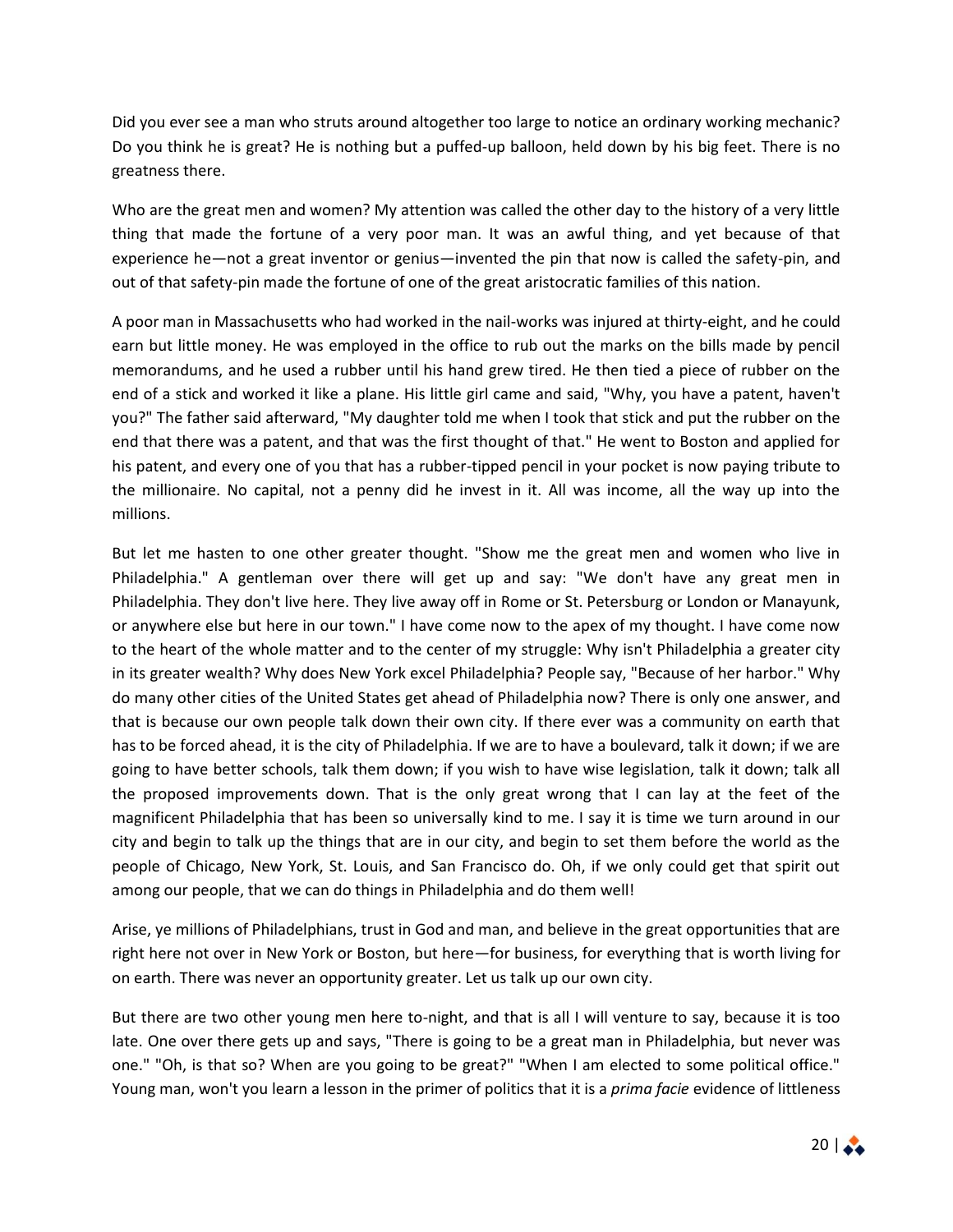to hold office under our form of government? Great men get into office sometimes, but what this country needs is men that will do what we tell them to do. This nation—where the people rule—is governed by the people, for the people, and so long as it is, then the office-holder is but the servant of the people, and the Bible says the servant cannot be greater than the master. The Bible says, "He that is sent cannot be greater than Him who sent Him." The people rule, or should rule, and if they do, we do not need the greater men in office. If the great men in America took our offices, we would change to an empire in the next ten years.

I know of a great many young women, now that woman's suffrage is coming, who say, "I am going to be President of the United States some day." I believe in woman's suffrage, and there is no doubt but what it is coming, and I am getting out of the way, anyhow. I may want an office by and by myself; but if the ambition for an office influences the women in their desire to vote, I want to say right here what I say to the young men, that if you only get the privilege of casting one vote, you don't get anything that is worth while. Unless you can control more than one vote, you will be unknown, and your influence so dissipated as practically not to be felt. This country is not run by votes. Do you think it is? It is governed by influence. It is governed by the ambitions and the enterprises which control votes. The young woman that thinks she is going to vote for the sake of holding an office is making an awful blunder.

That other young man gets up and says, "There are going to be great men in this country and in Philadelphia." "Is that so? When?" "When there comes a great war, when we get into difficulty through watchful waiting in Mexico; when we get into war with England over some frivolous deed, or with Japan or China or New Jersey or some distant country. Then I will march up to the cannon's mouth; I will sweep up among the glistening bayonets; I will leap into the arena and tear down the flag and bear it away in triumph. I will come home with stars on my shoulder, and hold every office in the gift of the nation, and I will be great." No, you won't. You think you are going to be made great by an office, but remember that if you are not great before you get the office, you won't be great when you secure it. It will only be a burlesque in that shape.

We had a Peace Jubilee here after the Spanish War. Out West they don't believe this, because they said, "Philadelphia would not have heard of any Spanish War until fifty years hence." Some of you saw the procession go up Broad Street. I was away, but the family wrote to me that the tally-ho coach with Lieutenant Hobson upon it stopped right at the front door and the people shouted, "Hurrah for Hobson!" and if I had been there I would have yelled too, because he deserves much more of his country than he has ever received. But suppose I go into school and say, "Who sunk the *Merrimac* at Santiago?" and if the boys answer me, "Hobson," they will tell me seven-eighths of a lie. There were seven other heroes on that steamer, and they, by virtue of their position, were continually exposed to the Spanish fire, while Hobson, as an officer, might reasonably be behind the smoke-stack. You have gathered in this house your most intelligent people, and yet, perhaps, not one here can name the other seven men.

We ought not to so teach history. We ought to teach that, however humble a man's station may be, if he does his full duty in that place he is just as much entitled to the American people's honor as is the king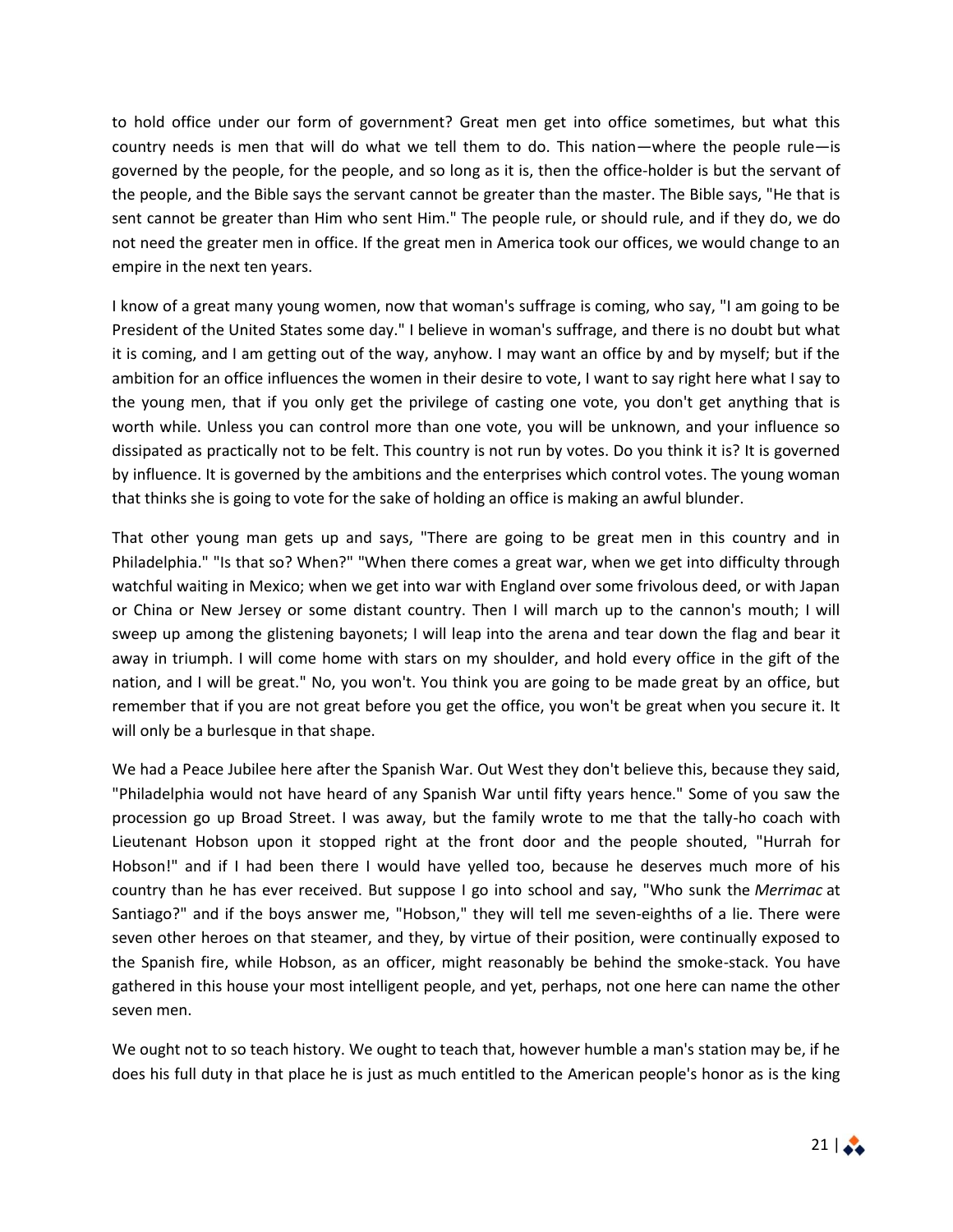upon his throne. But we do not so teach. We are now teaching everywhere that the generals do all the fighting.

I remember that, after the war, I went down to see General Robert E. Lee, that magnificent Christian gentleman of whom both North and South are now proud as one of our great Americans. The general told me about his servant, "Rastus," who was an enlisted colored soldier. He called him in one day to make fun of him, and said, "Rastus, I hear that all the rest of your company are killed, and why are you not killed?" Rastus winked at him and said, "'Cause when there is any fightin' goin' on I stay back with the generals."

I remember another illustration. I would leave it out but for the fact that when you go to the library to read this lecture, you will find this has been printed in it for twenty-five years. I shut my eyes—shut them close—and lo! I see the faces of my youth. Yes, they sometimes say to me, "Your hair is not white; you are working night and day without seeming ever to stop; you can't be old." But when I shut my eyes, like any other man of my years, oh, then come trooping back the faces of the loved and lost of long ago, and I know, whatever men may say, it is evening-time.

I shut my eyes now and look back to my native town in Massachusetts, and I see the cattle-show ground on the mountain-top; I can see the horse-sheds there. I can see the Congregational church; see the town hall and mountaineers' cottages; see a great assembly of people turning out, dressed resplendently, and I can see flags flying and handkerchiefs waving and hear bands playing. I can see that company of soldiers that had re-enlisted marching up on that cattle-show ground. I was but a boy, but I was captain of that company and puffed out with pride. A cambric needle would have burst me all to pieces. Then I thought it was the greatest event that ever came to man on earth. If you have ever thought you would like to be a king or queen, you go and be received by the mayor.

The bands played, and all the people turned out to receive us. I marched up that Common so proud at the head of my troops, and we turned down into the town hall. Then they seated my soldiers down the center aisle and I sat down on the front seat. A great assembly of people a hundred or two—came in to fill the town hall, so that they stood up all around. Then the town officers came in and formed a halfcircle. The mayor of the town sat in the middle of the platform. He was a man who had never held office before; but he was a good man, and his friends have told me that I might use this without giving them offense. He was a good man, but he thought an office made a man great. He came up and took his seat, adjusted his powerful spectacles, and looked around, when he suddenly spied me sitting there on the front seat. He came right forward on the platform and invited me up to sit with the town officers. No town officer ever took any notice of me before I went to war, except to advise the teacher to thrash me, and now I was invited up on the stand with the town officers. Oh my! the town mayor was then the emperor, the king of our day and our time. As I came up on the platform they gave me a chair about this far, I would say, from the front.

When I had got seated, the chairman of the Selectmen arose and came forward to the table, and we all supposed he would introduce the Congregational minister, who was the only orator in town, and that he would give the oration to the returning soldiers. But, friends, you should have seen the surprise which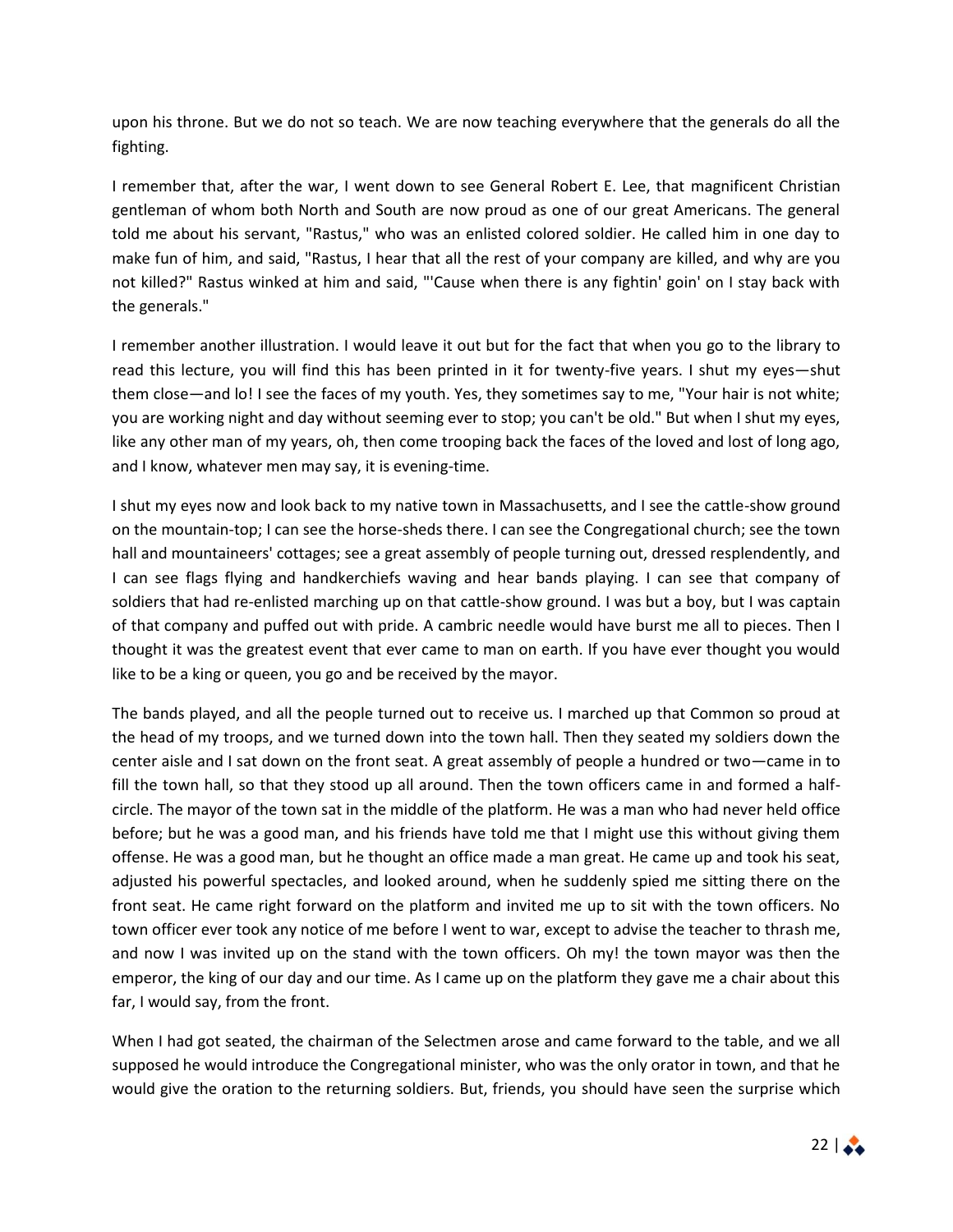ran over the audience when they discovered that the old fellow was going to deliver that speech himself. He had never made a speech in his life, but he fell into the same error that hundreds of other men have fallen into. It seems so strange that a man won't learn he must speak his piece as a boy if he in-tends to be an orator when he is grown, but he seems to think all he has to do is to hold an office to be a great orator.

So he came up to the front, and brought with him a speech which he had learned by heart walking up and down the pasture, where he had frightened the cattle. He brought the manuscript with him and spread it out on the table so as to be sure he might see it. He adjusted his spectacles and leaned over it for a moment and marched back on that platform, and then came forward like this—tramp, tramp, tramp. He must have studied the subject a great deal, when you come to think of it, because he assumed an "elocutionary" attitude. He rested heavily upon his left heel, threw back his shoulders, slightly advanced the right foot, opened the organs of speech, and advanced his right foot at an angle of forty-five. As he stood in that elocutionary attitude, friends, this is just the way that speech went. Some people say to me, "Don't you exaggerate?" That would be impossible. But I am here for the lesson and not for the story, and this is the way it went:

"Fellow-citizens—" As soon as he heard his voice his fingers began to go like that, his knees began to shake, and then he trembled all over. He choked and swallowed and came around to the table to look at the manuscript. Then he gathered himself up with clenched fists and came back: "Fellow-citizens, we are Fellow-citizens, we are—we are—we are—we are—we are—we are very happy—we are very happy we are very happy. We are very happy to welcome back to their native town these soldiers who have fought and bled—and come back again to their native town. We are especially—we are especially—we are especially. We are especially pleased to see with us to-day this young hero" (that meant me)—"this young hero who in imagination" (friends, remember he said that; if he had not said "in imagination" I would not be egotistic enough to refer to it at all)—"this young hero who in imagination we have seen leading—we have seen leading—leading. We have seen leading his troops on to the deadly breach. We have seen his shining—we have seen his shining—his shining—his shining sword—flashing. Flashing in the sunlight, as he shouted to his troops, 'Come on'!"

Oh dear, dear, dear! how little that good man knew about war. If he had known anything about war at all he ought to have known what any of my G. A. R. comrades here to-night will tell you is true, that it is next to a crime for an officer of infantry ever in time of danger to go ahead of his men. "I, with my shining sword flashing in the sunlight, shouting to my troops, 'Come on'!" I never did it. Do you suppose I would get in front of my men to be shot in front by the enemy and in the back by my own men? That is no place for an officer. The place for the officer in actual battle is behind the line. How often, as a staff officer, I rode down the line, when our men were suddenly called to the line of battle, and the Rebel yells were coming out of the woods, and shouted: "Officers to the rear! Officers to the rear!" Then every officer gets behind the line of private soldiers, and the higher the officer's rank the farther behind he goes. Not because he is any the less brave, but because the laws of war require that. And yet he shouted, "I, with my shining sword—" In that house there sat the company of my soldiers who had carried that boy across the Carolina rivers that he might not wet his feet. Some of them had gone far out to get a pig or a chicken. Some of them had gone to death under the shell-swept pines in the mountains